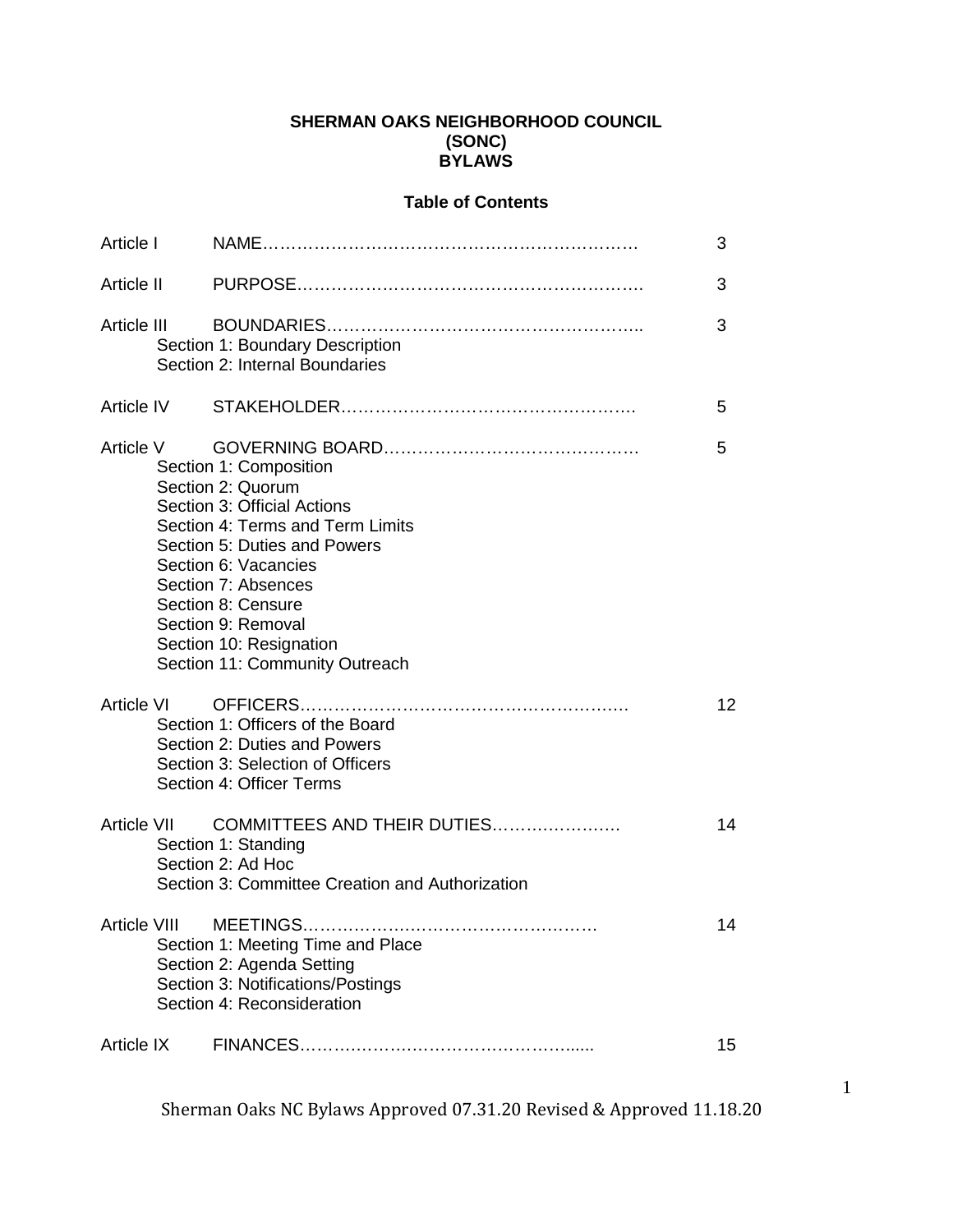| Section 1: Administration of Election<br>Section 2: Governing Board Structure and Voting<br>Section 3: Minimum Voting Age<br>Section 4: Method of Verifying Stakeholder Status<br>Section 5: Restrictions on Candidates Running for Multiple Seats | 15 |
|----------------------------------------------------------------------------------------------------------------------------------------------------------------------------------------------------------------------------------------------------|----|
| Section 6: Other Election Related Language                                                                                                                                                                                                         |    |
|                                                                                                                                                                                                                                                    | 16 |
|                                                                                                                                                                                                                                                    | 17 |
|                                                                                                                                                                                                                                                    | 17 |
| Section 1: Code of Civility<br>Section 2: Training<br>Section 3: Self-Assessment                                                                                                                                                                   | 17 |
|                                                                                                                                                                                                                                                    | 19 |
| ATTACHMENT B - Governing Board Structure and Voting                                                                                                                                                                                                | 20 |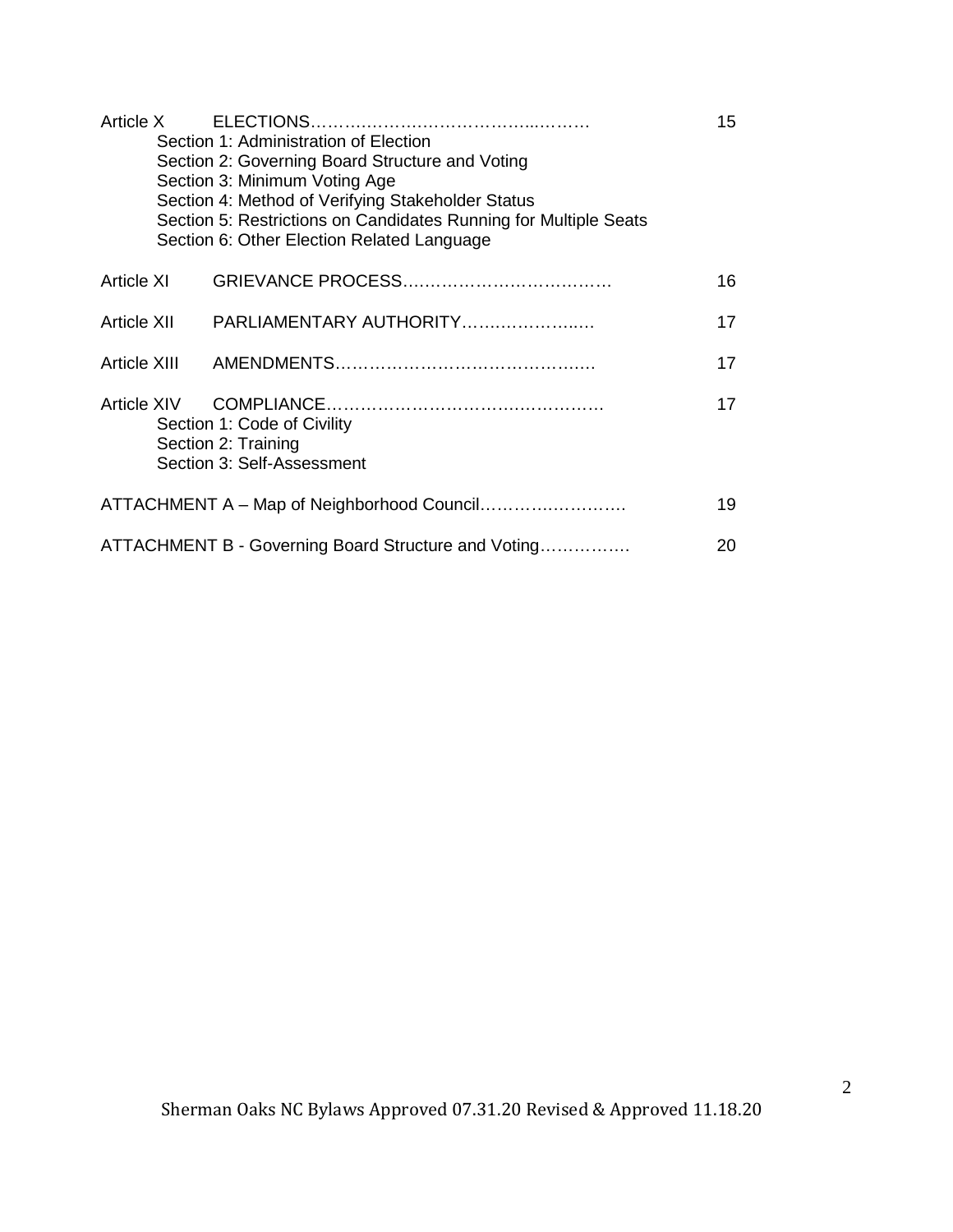### **Article I NAME**

The name of this organization shall be SHERMAN OAKS NEIGHBORHOOD COUNCIL (sometimes referred to as the "Council" or "SONC").

#### **Article II PURPOSE**

The mission of the Sherman Oaks Neighborhood Council shall be:

A. To engage the broad spectrum of Sherman Oaks community Stakeholders for collaboration and deliberation on matters affecting the community including events, issues and projects.

B. To work to achieve the objectives or projects that the Council desires to support.

C. To monitor and promote the delivery of City services within Sherman Oaks.

D. To promote Sherman Oaks community Stakeholder participation and advocacy in City government decision-making processes and to promote greater awareness of and achieve maximum utilization of available resources.

E. To be an advocate for the Sherman Oaks community to government and private agencies.

F. To present to the Mayor and the City Council a list of Council priorities for the City budget as per LAAC ordinance 11172728 section 1, div. 22.

G. To take any other action that is, or may be, authorized for neighborhood councils of the City of Los Angeles.

#### **Article III BOUNDARIES**

#### **Section 1: Boundary Description**

The boundaries of the community represented by the Sherman Oaks Neighborhood Council are as follows:

- A. Burbank Boulevard on the north The northern boundary shall be Burbank Boulevard except for the commercial corridor on Van Nuys Boulevard between Burbank Boulevard and Magnolia Boulevard.
- B. Coldwater Canyon Avenue on the east The boundary on the east follows Coldwater Canyon south from Burbank Boulevard (Coldwater Canyon Avenue south to Kling Street, west to Van Nord Avenue and does not include properties in the 91604 zip code), south to Sarah Street west to the Avenue south to Valleyheart Drive west to Fulton Avenue south to Ventura BL east to Longridge Avenue south to the southern terminus of Longridge Avenue, and then a sight line from the southern terminus of Longridge Avenue to the intersection of Split Rock Road and Mulholland Drive.
- C. Mulholland Drive on the south
- D. The 405 Freeway on the west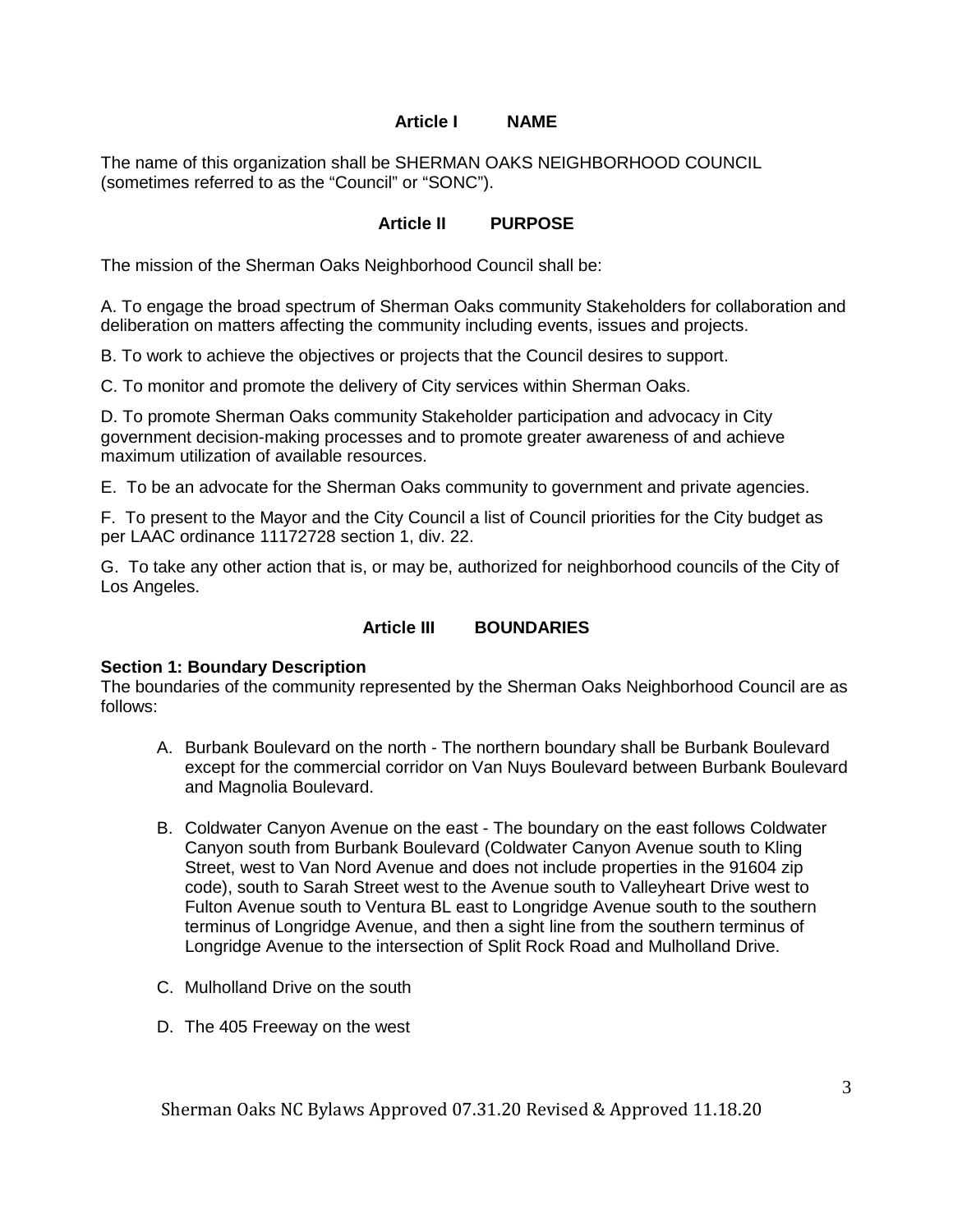#### **Section 2: Internal Boundaries**

- A. Area 1 bounded by: Burbank Boulevard (N) 101 Freeway(S) Van Nuys Boulevard (E) 405 Freeway (W)
- B. Area 2 bounded by: Burbank Boulevard (N) 101 Freeway(S) Woodman Avenue (E) Van Nuys Boulevard (W)
- C. Area 3 bounded by: Burbank Boulevard (N) 101 Freeway(S) Coldwater Canyon Boulevard (E) Woodman Avenue (W)
- D. Area 4 bounded by: 101 Freeway (N) Ventura Boulevard (S) Hazeltine Avenue (E) 405 Freeway (W)
- E. Area 5 bounded by: 101 Freeway (N) Ventura Boulevard (S) 91423 Border, excluding 91604 (E) Hazeltine Avenue (W)
- F. Area 6 bounded by: Ventura Boulevard (N) Mulholland Drive (S) Beverly Glen (E) 405 Freeway (W)
- G. Area 7 bounded by: Ventura Boulevard (N) Mulholland Drive (S) 91423-91604 border (E) Beverly Glen (W)

The boundaries of the Council are set forth in Attachment A - Map of the Sherman Oaks Neighborhood Council.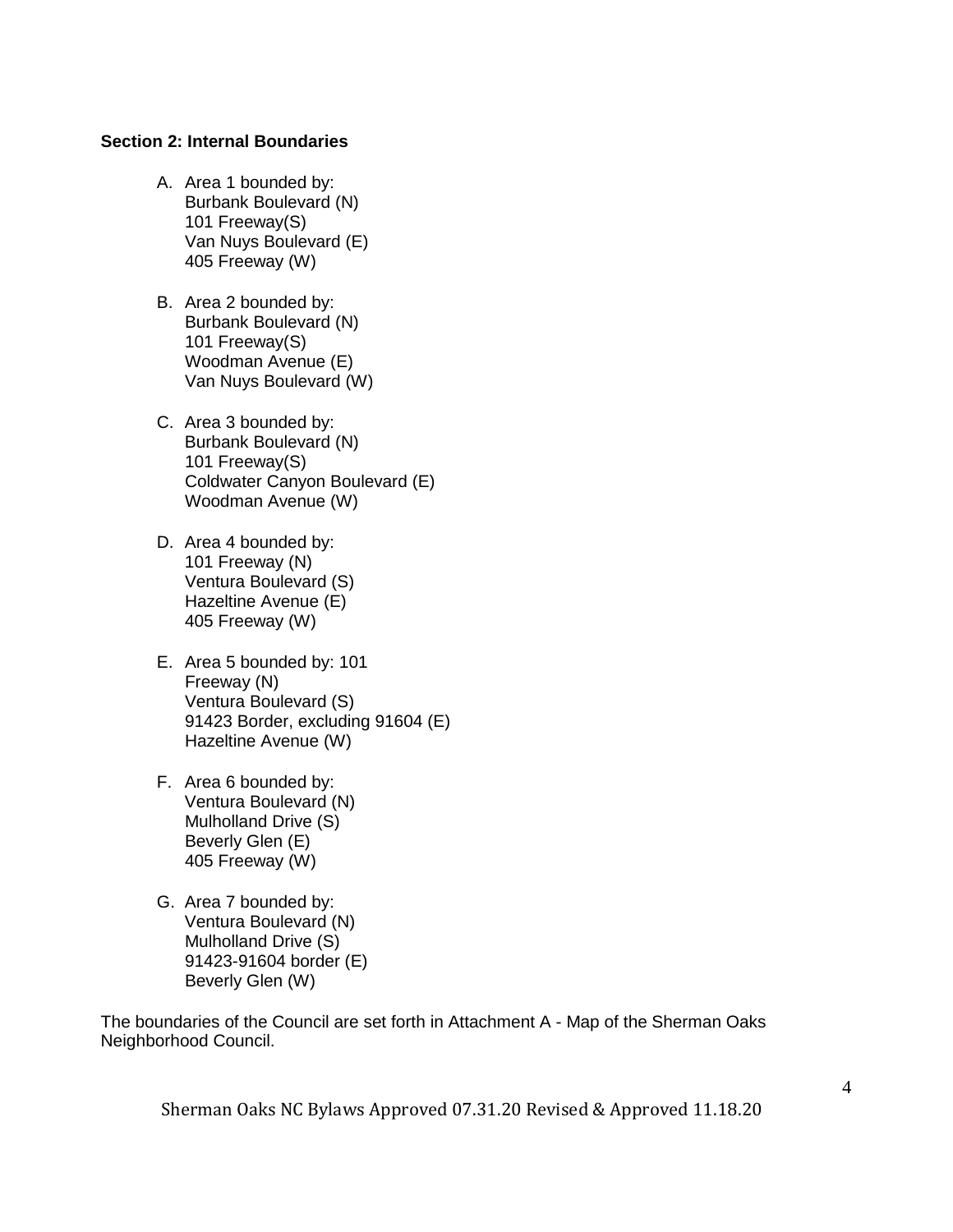# **Article IV STAKEHOLDER**

Neighborhood Council membership is open to all Stakeholders. A "Stakeholder" shall be defined as any individual who:

(1) Lives, works, or owns real property within the boundaries of the neighborhood council; or

(2) Is a Community Interest Stakeholder, defined as an individual who is a member of or participates in a Community Organization within the boundaries of the neighborhood council.

A "Community Organization" is an entity that has continuously maintained a physical street address within the boundaries of the neighborhood council for not less than one year, and that performs ongoing and verifiable activities and operations that confer some benefit on the community within the boundaries of the neighborhood council. A for-profit entity shall not qualify as a Community Organization. Examples of Community Organizations may include Chambers of Commerce, houses of worship or other faith-based organizations, educational institutions, or nonprofit organizations.

[The definition of "Stakeholder" and its related terms are defined by City Ordinance and cannot be changed without City Council action. See Los Angeles Administrative Code Section 22.801.1]

### **Article V GOVERNING BOARD**

The Sherman Oaks Neighborhood Council Board of Directors ("the Board") shall be the Governing Body of the Council within the meaning of that term as set forth in the Plan for a Citywide System of Neighborhood Councils ("the Plan").

### **Section 1: Composition**

The Board shall be comprised of up to twenty- two (22) elected or appointed "Members" from each of the following four (4) Stakeholder groups identified in Article IV, as follows:

A. Residential Stakeholder Members (RSM): An RSM shall be any person who lives or whose residence is in an area defined in Article III, Section 2. One (1) RSM may be elected in each of the seven (7) designated areas.

B. Business Stakeholder Member (BSM): A BSM shall be any person who works in, manages, owns a business or who owns real property in which they themselves do not reside in an area defined in Article III, Section 2. One (1) BSM may be elected in each of the seven (7) designated areas.

C. Community Interest Stakeholder Member (CSM): A CSM shall be any person who affirms a substantial and ongoing participation in a community organization such as, but not limited to, educational, non-profit and/or religious organizations, within an area defined in Article III, Section 2. One (1) CSM may be elected in each of the seven (7) areas designated in Article III, Section 2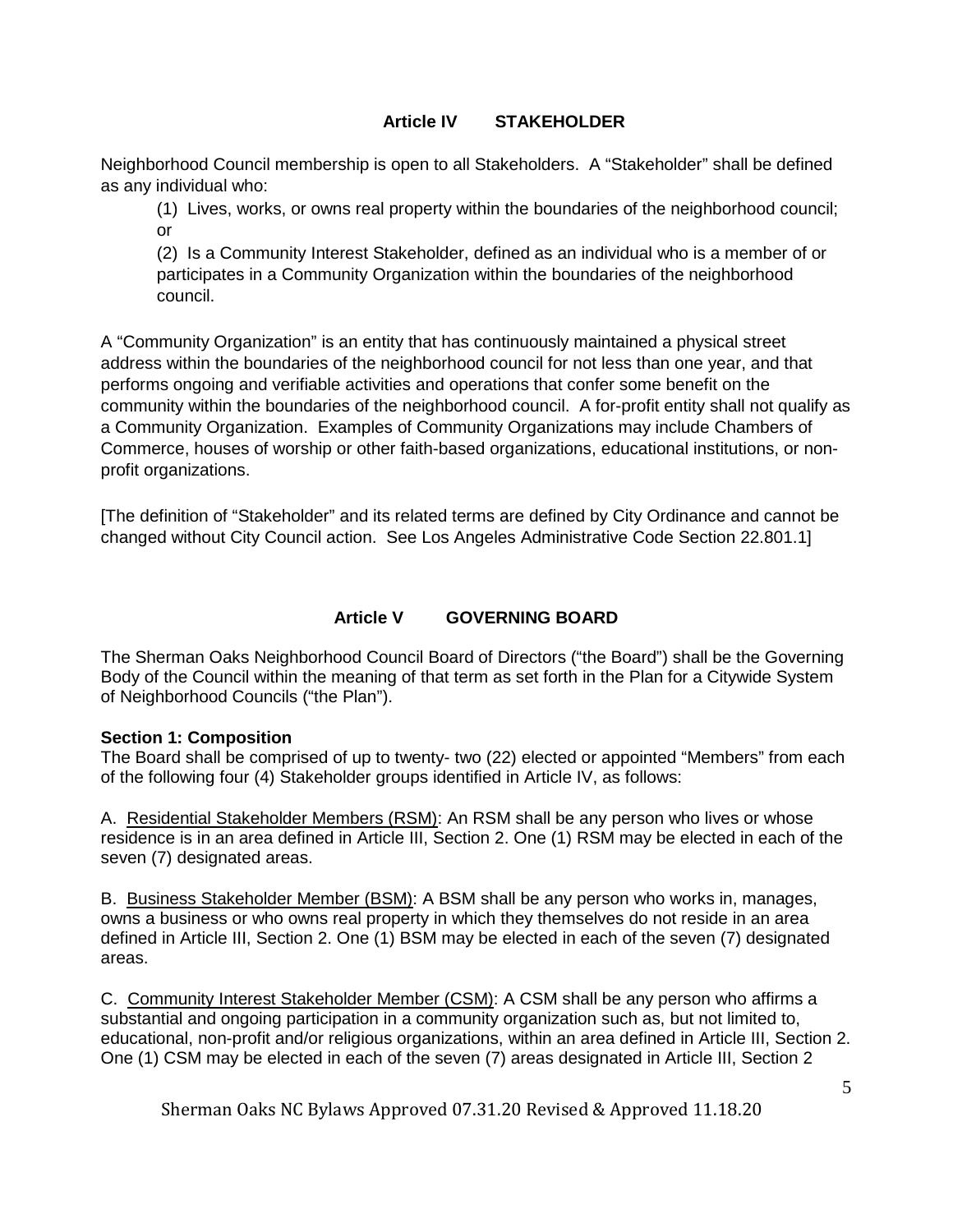D. Youth Stakeholder Member (YM): (1) - Open to Stakeholders between the ages of fourteen (14) and seventeen (17) on the day of the appointment. See Admin. Code § 22.814(c). If less than eighteen (18) years of age, the Youth Board Seat member shall be precluded from voting on financial matters, such as neighborhood council expenditures, financial reports, annual budgets, contracts, and recommendations to enter into contracts.

A YM shall be any person attending high school that resides within the area defined in Article III, Section 1 The President, with the approval of the Executive Committee, will appoint a Selection Committee of three Board Members to interview and select one (1) youth member to be affirmed and appointed by the Board as Youth Members for year terms starting July 1 and ending June 30 of each year. The YM shall have and maintain a 2.5 grade point average, and have signed permission from the person's parent and/or guardian.

In accordance with the Plan, the Board must, to the extent possible, reflect the diversity of the Neighborhood Council's Stakeholders. Accordingly, no single Stakeholder group shall comprise a majority of the Council unless warranted by extenuating circumstances and approved by the Department of Neighborhood Empowerment ("the Department").

**Section 2: Quorum** - A quorum of the Board must be present to conduct general Council meetings. A quorum shall consist of eleven (11) Members.

**Section 3: Official Actions** - In order for the Board to take action, a majority of Board Members present and voting must support a position.

- A. The presiding officer may vote on all motions.
- B. Voting by proxy shall not be allowed.

C. A majority is determined only by affirmative and negative votes. An abstention is not a vote and does not count as a vote

**Section 4: Terms and Term Limits** - Each Member shall serve for a term of four (4) years. Newly elected Members will be seated after certification of the final election results, or in the event of a recount or election challenge, after confirmation of the results of that recount or election challenge, in which case incumbent Members will continue in their positions until any recount or election challenge is resolved.

Members elected or appointed to terms expiring in 2018 shall serve one additional year, and members elected or appointed to terms expiring in 2020 shall serve one additional year, due to a one-time extension of terms per City Council Ordinance.

Beginning with the City Clerk conducted election in April - June 2010, every Board position shall be open for election, at which time Members from the following areas shall be elected for a duration of two (2) years or until a successor is elected or appointed: Areas #1, #3, #5 and #7. The remaining Members, in Areas #2, #4 and #6, shall be elected for a duration of four (4) years or until a successor is elected or appointed.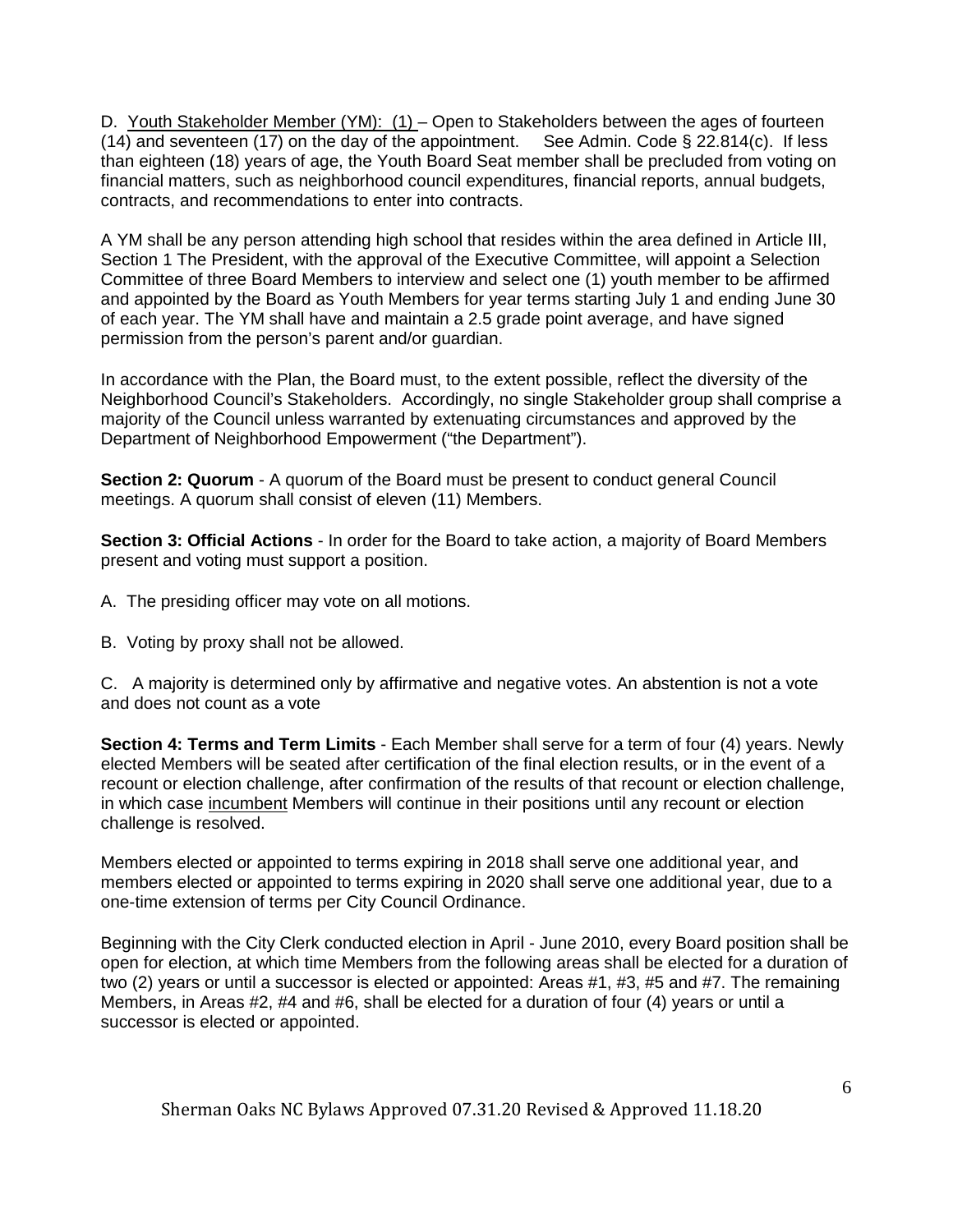Beginning with election held in 2019, and each election thereafter, each and every Member shall be elected for a four (4) year term, or until a successor is elected or appointed.

At the time of an election for odd numbered areas, any Board seats from even numbered areas that are vacant and have unexpired terms will be filled by election for the remainder of the unexpired term. At the time of an election for even numbered areas, any Board seats from odd numbered areas that are vacant and have unexpired terms will be filled by election for the remainder of the unexpired term. A vacant seat will be determined to be unavailable for filling by appointment, once the candidate registration period begins. If the seat remains vacant after the election, then it will become eligible for appointment again at that time.

# **Section 5: Duties and Powers**

A. Non-Discrimination - The Board will encourage all Stakeholders to participate in its activities, and will not discriminate against individuals or groups on the basis of race, religion, color, creed, national origin, ancestry, sex, sexual orientation, age, disability, marital status, income, citizenship status, or political affiliation in any of its policies.

B. Conflict of Interest and Applicable Laws - The Board shall be subject to any or all applicable sections of federal, state and local laws, as well as the City of Los Angeles Government Ethics Ordinance (Los Angeles Municipal Code Section 49.5.1).

C. Restriction on Political Campaigns - The Board shall not participate in, or interfere in (including the publishing or distribution of statements), any political campaign on behalf of any candidate for public office, by election or appointment. This restriction shall not be interpreted to forbid informational events such as candidate forums. This restriction shall not prevent the Board from taking a position on legislative action, ballot initiatives, ballot measures, Los Angeles City Council Agenda items, or other such similar administrative or legislative action items.

D. Multiple Membership - Each Member may represent only one (1) geographic Stakeholder group at a time. No person may serve as a Member while simultaneously holding elected office in the Los Angeles City government.

F. Maintenance and Inspection of Articles and Bylaws - The principal office for the Council, if any, shall be listed with the Department.

G. Maintenance and Inspection of Other Records - The accounting books, records, and minutes of proceedings of the Council and any committee of the Council shall be kept at such place or places designated by the Officers of the Council or, in the absence of such designation, at the principal office of the Council. The minutes shall be kept in written or typed form or in any other form capable of being converted into written, typed or printed form.

H. Inspection by Stakeholders - The Board will comply with the Public Records Act. In addition, Stakeholders shall have the absolute right at any reasonable time to inspect all books, records, and documents of the Council.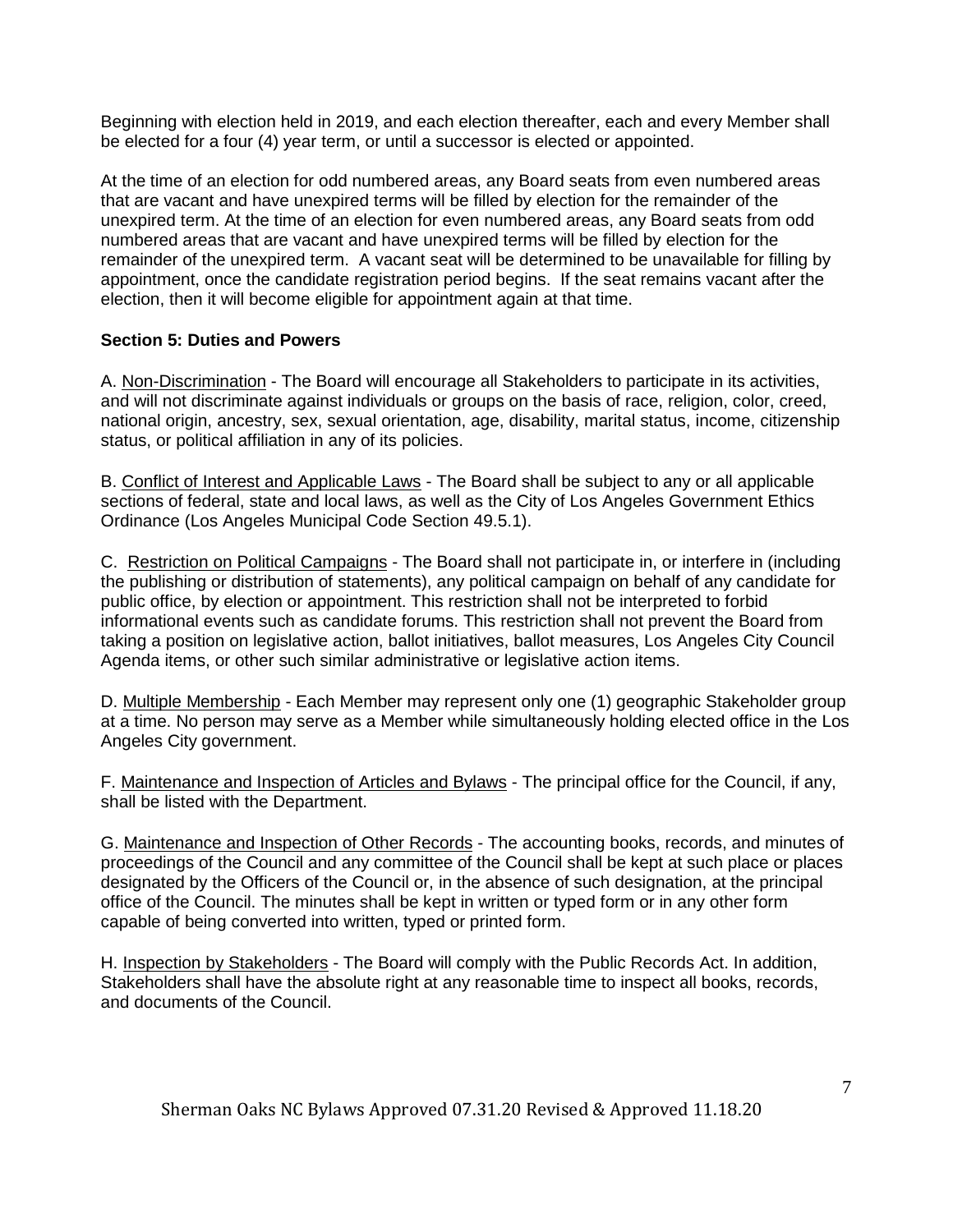**Section 6: Vacancies** - In the event of a Member vacancy (whether resulting from the resignation, or removal of a Member, or the absence of any candidates for election), the President may appoint a qualified Stakeholder as a Member for the vacant position, subject to approval by a majority vote of Board members present and voting at the time approval for the appointment is requested.

# **Section 7: Absences**

A. Board Member Attendance at Regular or Special Board Meetings - There are no excused absences. Any Board Member who misses four (4) regularly scheduled Neighborhood Council Board or Special Board Meetings during any twelve (12) month period will be automatically removed from the Board. Each Council Board Member absence shall be recorded in the Council's Meeting Minutes or other manner of Council record keeping.

Upon Board Member missing three (3) Board or Special Board Meetings during any twelve (12) month period, the Presiding Officer or a person designated by the Presiding Officer shall notify the Board Member that an additional absence within a specified time period will result in their removal from the Board. The notice shall be made in any manner reasonably expected to result in the Board Member receiving notice, but at a minimum the notice shall be mailed to the Board Member's last known address on file with the Council or the Department of Neighborhood Empowerment. Notice shall be given as soon as is reasonably possible after the Board member's third absence.

Upon a Board Member missing four (4) Board or Special Board Meetings during any twelve (12) month period, the Presiding Officer shall notify the Board Member that their seat has been declared vacant and that the Member is removed from the Board. Notice shall be made per the process described above.

Any meeting of the Neighborhood Council Board, scheduled and noticed as per the Brown Act, shall constitute a meeting for the purpose of determining Board Member attendance. If removed from the Board per this Section, the former Board Member may seek reinstatement by following the Reinstatement Process.

The First Vice President shall act as the Presiding Officer for the purpose of notification in the event that the President is the Member in question.

B. Reinstatement Process – If requesting reinstatement, the former Board Member must within ten (10) days of the fourth absence notify the Presiding Office in writing of their intent to request reinstatement. The Presiding Officer or their designee will schedule the request to be heard at the next regularly scheduled Executive Committee meeting.

Upon hearing the former Board Member's request, the Executive Committee will make a recommendation as to reinstatement.

At the next regularly scheduled Board meeting, the former Board Member's request shall be heard along with the recommendation of the Executive Committee, and shall be voted upon by the Board.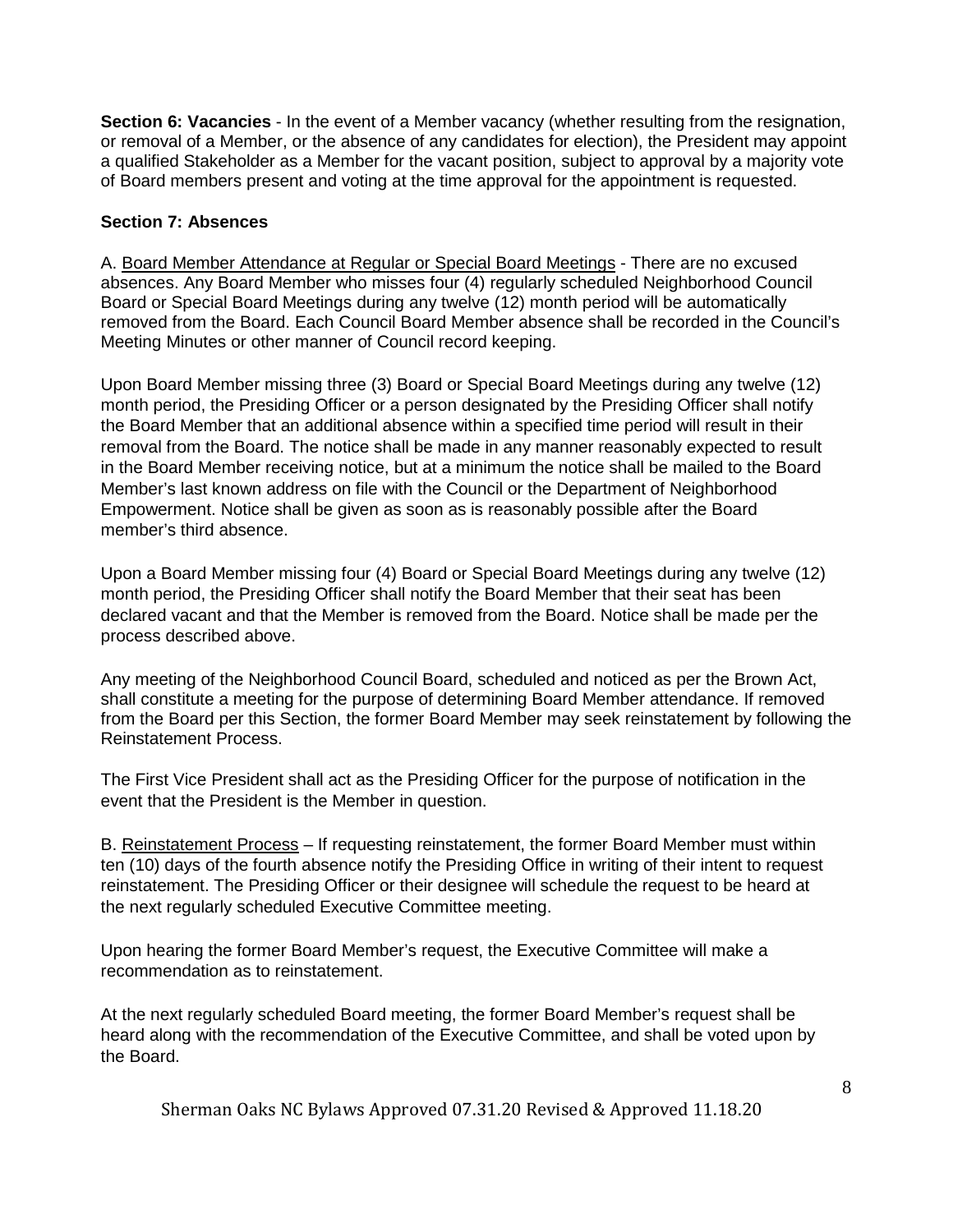C. Executive Officer Attendance at Executive Committee Meetings – Any Board Officer who misses four (4) regularly scheduled Executive Committee Meetings during any twelve (12) month period will be automatically removed from their position as a Board Officer. Each Board Officer absence shall be recorded in the Executive Committee Meeting Minutes or other manner of Board record keeping.

Upon a Board Officer missing three (3) Executive Committee Meetings during any twelve (12) month period, the Presiding Officer or their designee shall notify the Board Officer that an additional absence within a specified time period will result in their removal from their position as a Board Officer. The notice shall be made in any manner reasonably expected to result in the Board Officer receiving the notice, but at a minimum the notice shall be mailed to the Board Officer's last known address on file with the Board or the Department of Neighborhood Empowerment. Notice shall be given as soon as is reasonably possible after the Board Officer's third absence.

Upon a Board Officer missing four (4) Executive Committee Meetings during any twelve (12) month period, the Presiding Officer shall notify the Board Officer that the Officer is removed from their position as a Board Officer. Notice shall be made per the process described above.

Any meeting of the Executive Committee, scheduled and noticed as per the Brown Act, shall constitute a meeting for the purpose of determining Board Officer attendance.

The First Vice President shall act as the Presiding Officer for the purpose of notification in the event that the President is the Member in question.

**Section 8: Censure** - The purpose of the censure process is to place a Board member on notice of misconduct and to provide the Board member with an opportunity to correct the misconduct. The Neighborhood Council ("Neighborhood Council") may censure any Board member at a regular or special meeting open to the public following a good-faith determination by the Neighborhood Council Board that the member has engaged in conduct that is contrary to rules and regulations applicable to the Board or

that impedes the orderly business of Board operations. Grounds for censure include, but are not limited to, persistent disruptive conduct at meetings, violations or abuses of the Board's bylaws or rules, violations of the Code of Conduct, acting on behalf of the Board without authorization, and misuse or abuse of the censure or removal process by acting in bad faith.

The Board shall use the following procedure when censuring a Board member:

1. A motion to censure a Board member may be initiated by any three (3) Board members. Those Board members shall not constitute a majority of the quorum of any Neighborhood Council body, such as a committee. The motion shall be delivered to any officer of the Board or a specific officer or member of the Board as may be specified in the bylaws or standing rules of the Neighborhood Council. The motion shall be in writing and provide the specific facts and grounds for the proposed censure including the date(s) and specific conduct relied upon for the motion. The motion shall not be based upon conclusions, e.g., "for alleged violations of the Code of Conduct" but shall contain factual statements that describe conduct only and is not intended to embarrass or humiliate the board member.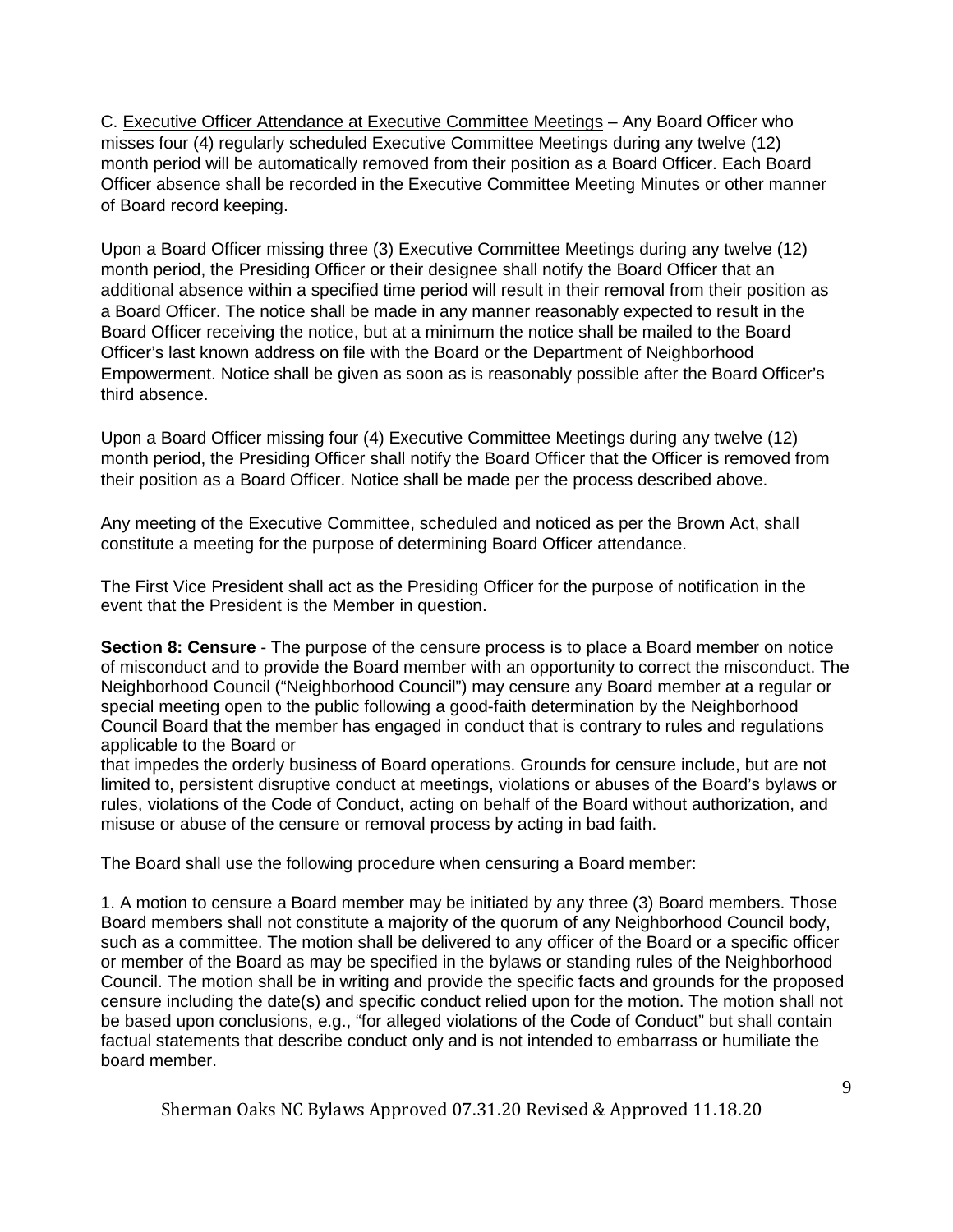2. The Board member, group of Board members or committee responsible for setting the final Board agenda shall include the motion on the agenda of the next regular or special Board meeting scheduled at least thirty (30) days following the delivery of the proposed censure motion.

3. The Board member subject to censure shall be given a minimum of thirty (30) days prior-written notice, which may include email sent to the last email address on file with the Neighborhood Council, of any meeting at which the motion to censure will be considered. The notice shall provide the specific facts and grounds for the proposed censure as specified in 1 above. The Board shall also provide a copy of the notice to the Department of Neighborhood Empowerment a minimum of thirty (30) days prior to the meeting at which the motion to censure will be considered.

4. The Board member subject to censure shall be given a reasonable opportunity to be heard at the meeting, either orally or in writing, prior to the Board's vote on a motion of censure.

5. The Board shall decide by a majority vote of those present and voting whether or not the Board member should be censured. The Board member who is the subject of the censure motion shall not be counted as part of the majority present and voting and shall not be allowed to vote. For the purpose of censure motions, abstentions shall not be counted as votes.

6. In no event shall a motion to censure a board member be heard by the Neighborhood Council within sixty (60) days of the next scheduled Board election or selection.

**Section 9: Removal** - Any Board member may be removed by the Neighborhood Council ("Neighborhood Council") for cause, following a good faith determination by the Board that the member has engaged in conduct that is contrary to rules and regulations applicable to the Board or that impedes the orderly business of Board operations. A Board member shall not be subject to removal under this Policy, unless the member has been censured at least once pursuant to the Board of Neighborhood Commissioners' ("Commission") Censure Policy. Grounds for removal include, but are not limited to, persistent disruptive conduct at meetings, violations or abuses of the Board's bylaws or standing rules, violations of the Code of Conduct, acting on behalf of the Board without authorization, and misuse or abuse of the censure or removal processes by acting in bad faith.

The Board shall use the following procedure when removing a Board member:

1. A motion to remove a Board member may be initiated by any three (3) Board members. Those Board members shall not constitute a majority of the quorum of any Neighborhood Council body, such as a committee. The proposed motion shall be delivered to any officer of the Board or a specific officer or member of the Board as may be specified in the bylaws or standing rules of the Neighborhood Council. The motion shall be in writing and provide the specific facts and grounds for the proposed removal action including the date(s) and specific conduct relied upon for the motion. The motion shall not be based upon conclusions, e.g., "for alleged violations of the Code of Conduct" but shall contain factual statements that describes conduct only and is not intended to embarrass or humiliate the board member. The motion to remove shall also include a copy of the prior censure motion and the date it was passed.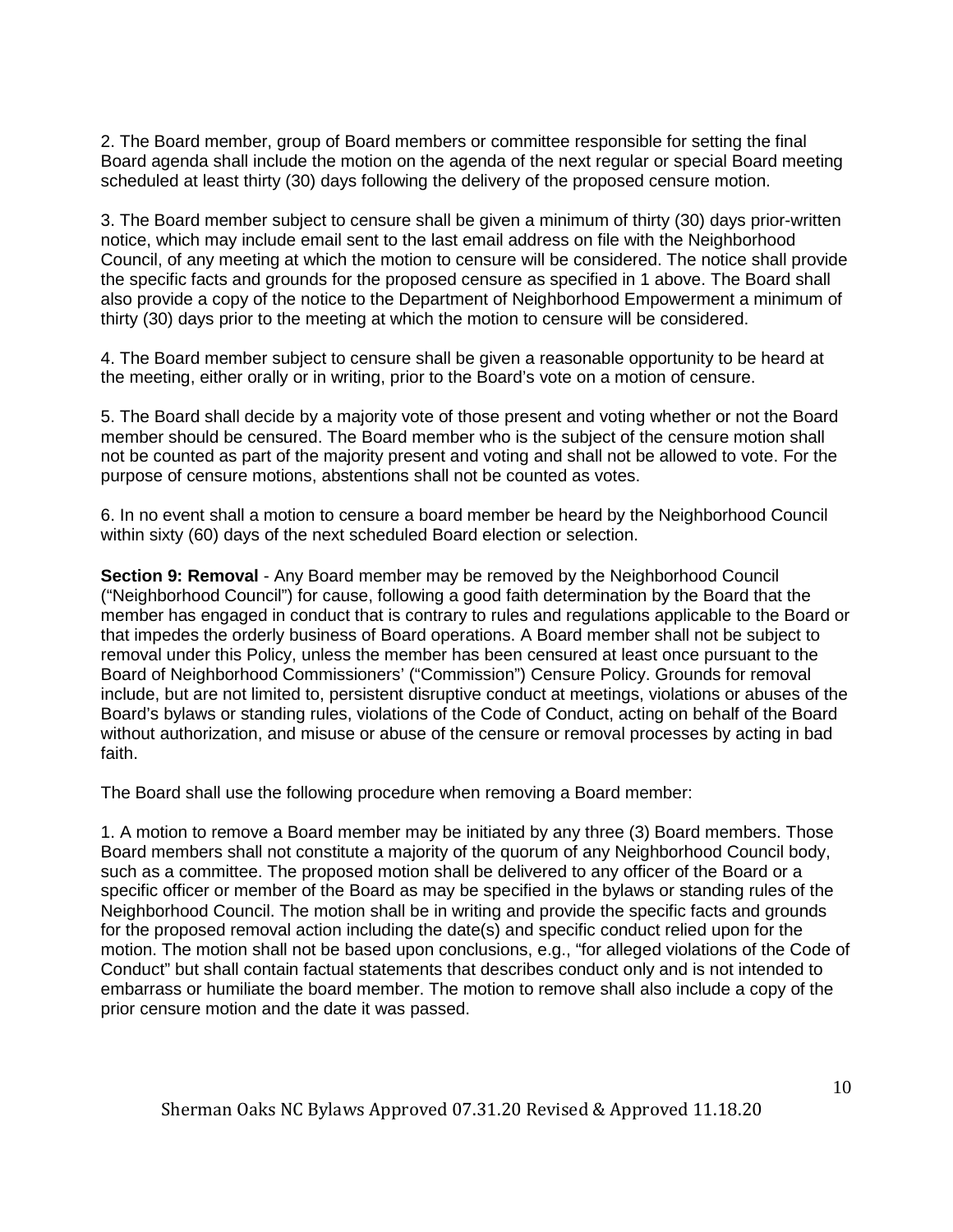2. The Board member, group of Board members or committee responsible for setting the final Board agenda shall list and briefly describe the motion on the agenda of the next regular or special Board meeting scheduled at least thirty(30) days following the delivery of the proposed removal motion.

3. The Board member subject to removal shall be given a minimum of thirty (30) days prior written notice, which may include email sent to the last email address on file with the Neighborhood Council, of any meeting at which a motion to remove will be heard. The notice shall provide the specific facts and grounds for the proposed removal as specified in 1 above. The Board shall also provide a copy of the notice to the Department of Neighborhood Empowerment a minimum of thirty (30) days prior to any meeting at which a motion to remove will be considered.

4. The Board member subject to removal shall be given reasonable time to be heard at the meeting, either orally or in writing, prior to the Board's vote on a motion for removal.

5. The Board shall decide whether or not the Board member should be removed by an affirmative vote of two-thirds (2/3) of the currently sitting Board members. The Board member who is the subject of the removal motion shall not be allowed to vote and shall not be counted when determining the two-thirds (2/3) majority vote. For the purpose of the removal motion, abstentions shall not be counted as votes.

6. In no event shall a motion to remove a Board member be heard by the Neighborhood Council within sixty (60) days of the next election or selection.

7. The Commission may review a Neighborhood Council's removal decision if requested to do so by the affected Board member. Once the request is made for the Commission to review the decision to remove, the Neighborhood Council voting to remove the board member may not fill the vacancy created by the removal until the Commission has made a decision on whether the removal was proper or the Commission declines to review the matter. The Commission's decision whether to hear or decline to hear the removal review request shall be sent in writing to the requestor and the Neighborhood Council within 30 days after the request for review is delivered.

8. A request for the Commission to review a Neighborhood Council's removal decision shall proceed as follows:

a. The request must in writing and must be delivered to the Executive Assistant of the Commission or, in the absence of an Executive Assistant, to the President of the Commission within thirty (30) days of the date of the action by the Neighborhood Council to remove the Board member.

b. The request must state the basis for the review. The request shall not cite or present any evidence not considered by the Neighborhood Council but must address only procedural deficiencies.

c. If the Commission determines the request for review raises sufficient questions regarding procedural deficiencies and agrees to hear the review, it will be placed on the agenda of a regular or special meeting of the Commission within sixty (60) days of receipt of the request for review.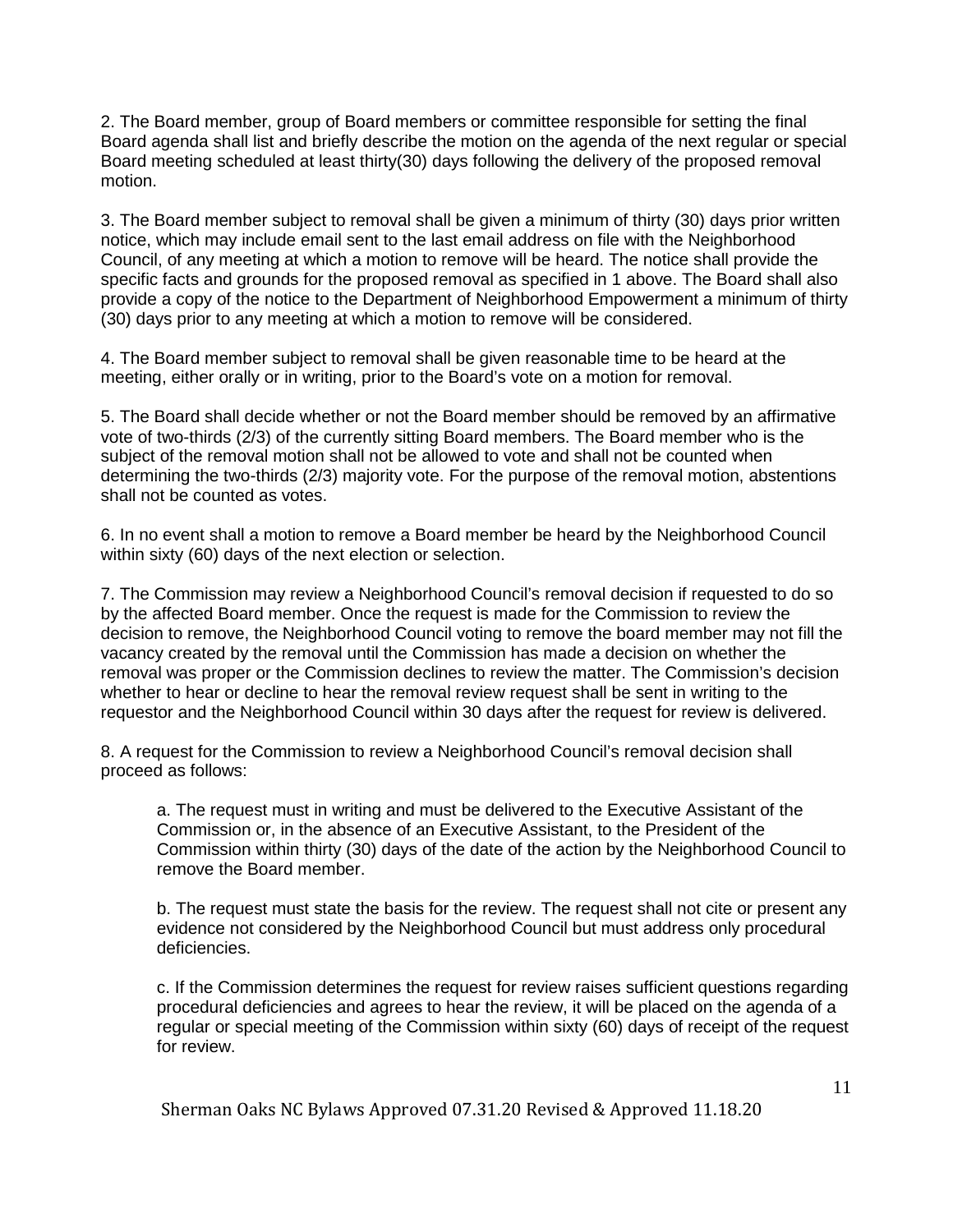d. At the review the Commission will determine if the facts as presented support the removal motion and if the procedures set out in this policy were correctly applied.

e. If the Commission determines that there were either factual or procedural deficiencies, the Commission may either reinstate the Board member or return the matter to the Neighborhood Council for further consideration.

f. If the Commission returns the matter for further consideration and the Neighborhood Council does not act within sixty (60) days of the Commission's decision the Board member will be considered reinstated.

g. During the period of appeal the Board member shall not be counted as part of the Board for any quorum and shall not participate in any Board actions.

h. If the matter is returned to the Neighborhood Council for further consideration the Board member shall not be counted as part of the Board for any quorum and shall not participate in any Board actions until the Board takes action as requested by the Commission or until the expiration of the sixty (60) day time period.

9. This policy is not intended to restrict or eliminate a Neighborhood Council's ability to remove or render ineligible to serve, Board members who fail to attend meetings, join committees, maintain their stakeholder status, or perform other duties as may be described in the Neighborhood Council's bylaws and/or standing rules. Nor is it intended to limit a Neighborhood Councils ability to remove committee chairs or committee members according to the Neighborhood Council's bylaws and/or standing rules.

**Section 10: Resignation** - Members may resign by submitting a written letter of resignation to the President. In the sole discretion of the President, a letter of resignation may be immediately accepted.

**Section 11: Community Outreach** - The Board shall direct that a system of outreach be instituted to inform Stakeholders as to the existence and activities of the Council, including its Board elections, to find future leaders of the Council, and to encourage all Stakeholders to seek leadership positions within the Council.

#### **Article VI OFFICERS**

#### **Section 1: Officers of the Board**

The Officers of the Council ("the Officers") shall consist of a President, a First Vice-President, a Second Vice-President, a Treasurer, and a Secretary. All Officers must be Members of the Board.

#### **Section 2: Duties and Powers**

A. President: The President shall be the principal officer of the Council and shall be the presiding officer at meetings of the Council and shall exercise and perform such other duties as the Board may assign from time to time or as the Bylaws may prescribe.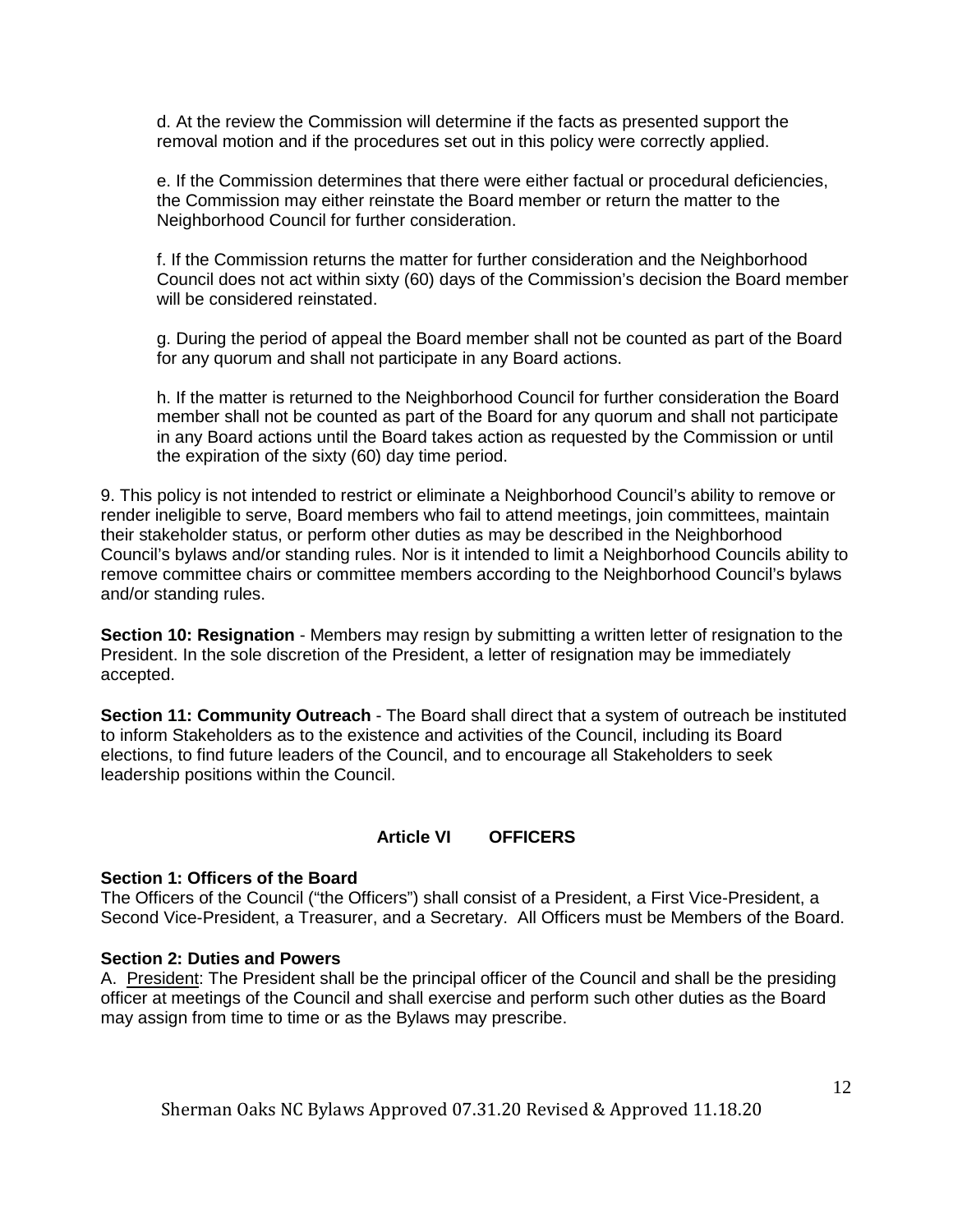B. First Vice-President: The First Vice-President shall act as a presiding officer in the absence of the President and, in case of vacancy in the office of President, or in the case of the President's unavailability due to sickness, disability, death, or resignation, then the First Vice-President shall perform the duties of the President and when so acting shall have all the powers and perform such other duties as the Board or the Bylaws may prescribe. The First Vice-President shall be responsible for the oversight of all Council committees. The First Vice-President shall perform all other duties as the President or the Board may assign from time to time.

C. Second Vice-President: The Second Vice-President shall act as a presiding officer in the absence of the President and the First Vice-President and, in case of vacancy in the office of President and the First Vice-President, or in the case of the unavailability of both the President and the First Vice-President due to sickness, disability, death, or resignation, then the Second Vice-President shall perform the duties of the President and when so acting shall have all the powers and perform such other duties as the Board or the Bylaws may prescribe. The Second Vice-President shall ensure the meetings are undertaken in an expeditious manner and shall be the timekeeper, ensuring that all speakers speak within the required time frames. The Second Vice-President shall oversee elections and shall chair any election committee that the President may be requested to form on an *ad hoc* basis to aid in an election. The Second Vice-President shall perform all other duties as the President or the Board may assign from time to time.

D. Secretary: The Secretary shall keep the minutes of the Council; see that all notices are given in accordance with the provisions of these Bylaws; be custodian of the records of the Council; perform all other duties as requested by the President and/or the Board. The Secretary shall keep the Bylaws and Standing Rules up to date and shall keep an official list of all Members and committee members and their terms, and keep a register of the addresses (including electronic address, if applicable) and telephone numbers of each Member. The President may appoint an Assistant Secretary to assist the Secretary with all duties and act in his or her absence.

E**.** Treasurer: The Treasurer shall keep the books and maintain, or cause to be kept and maintained, adequate and correct books and records of transactions of the Council. The books and records, including books of accounts, shall be open to inspection by any Member or Stakeholders at all reasonable times. All books of accounts shall be kept in accordance with Generally Accepted Accounting Principles ("GAAP").

### **Section 3: Selection of Officers**

A. Officers shall be elected bi-annually by the Board at the first meeting following an election for Members and every two (2) years thereafter. Newly elected officers shall take office immediately upon election. Officers elected bi-annually by the Board in 2016 shall have a one-time, one-year term extension to coordinate officers' elections with the 2019 Neighborhood Council election.

B. If there are more than two (2) candidates for an office and none receives a majority of the votes on the first election, a run-off election shall be held immediately between the two (2) candidates receiving the highest number of votes.

**Section 4: Officer Terms** - Officers shall be elected for a two (2) year term and serve at the pleasure of the Board. Officers elected bi-annually by the Board in 2016 shall have a one-time, one-year term extension to coordinate officers' elections with the 2019 Neighborhood Council election.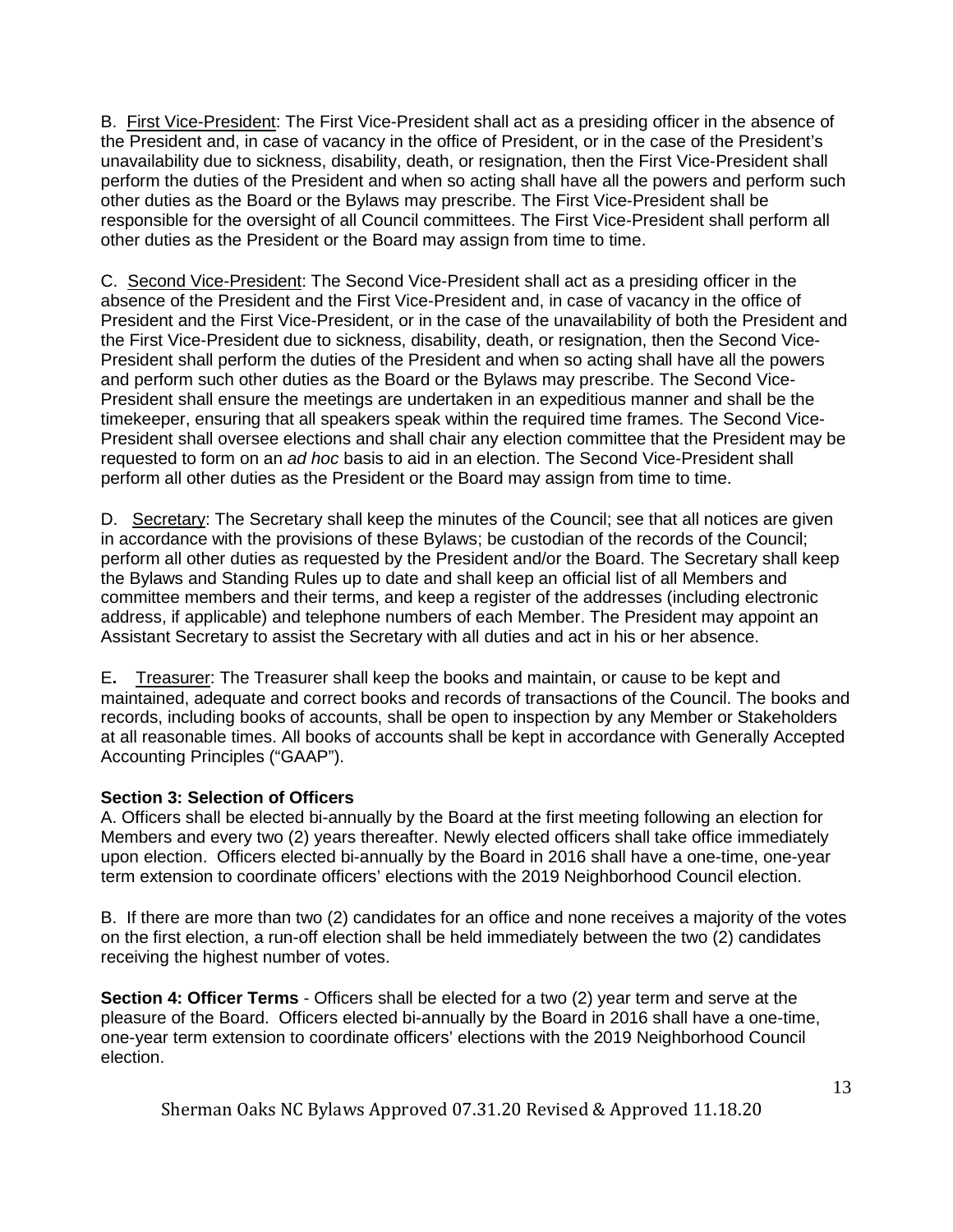In the event of a permanent vacancy in the office of President, the First Vice-President shall become the President for the remainder of the current term. In the event of a permanent vacancy in the office of First Vice-President, Second Vice-President, Treasurer or Secretary, the presiding officer shall nominate a replacement that shall be seated after approval by a majority of Board Members present. The replacement shall serve the remaining portion of the term of the office being filled.

# **Article VII COMMITTEES AND THEIR DUTIES**

The Council may have both standing and *ad hoc* committees.

**Section 1: Standing** – The Council's standing committees shall be in its standing rules.

**Section 2: Ad Hoc –** Ad hoc committees shall be formed as necessary at the discretion of the President, subject to approval by the Executive Committee.

**Section 3: Committee Creation and Authorization** – The creation and authorization of the Council's committees shall be in its standing rules.

# **Article VIII MEETINGS**

The Council and its Officers shall abide by all California statutes, including the Brown Act (the "Act") relative to public meetings and public records. Those meetings defined by the Act as open and public shall allow Stakeholders and the public the opportunity to speak.

**Section 1: Meeting Time and Place –** The Board may hold as many meetings as it desires, but shall hold meetings at a minimum of six times a year.

**Section 2: Agenda Setting** – The President shall set the agenda for each Council meeting with the input of the Executive Committee.

**Section 3: Notifications/Postings –** At a minimum, meeting notices shall be posted in compliance with the Ralph M. Brown Act and in compliance with City of Los Angeles Neighborhood Council posting policy. An updated listing of the Neighborhood Council's physical posting location/s shall be kept on file with the Neighborhood Council.

All public meetings, as defined by the Act, will be publicized within the Sherman Oak Neighborhood Council boundaries in accordance with the Act, local and state law. The notice will specify the time and place at which the meeting will be held, and an agenda containing a brief description of all the items of business to be discussed at the meeting. The notice and agenda may be contained in a single document. Failure to receive a meeting notice does not invalidate the meeting. However, the provisions of the Act and these Sections must be compiled with in good faith.

All posting shall be made in accordance with the Act. Notification of all meetings, as defined by the Act, shall include posting pursuant to City policy. In addition, posting shall be made on the SONC Web site and delivered to any newspaper requesting a copy at least seventy-two (72) hours in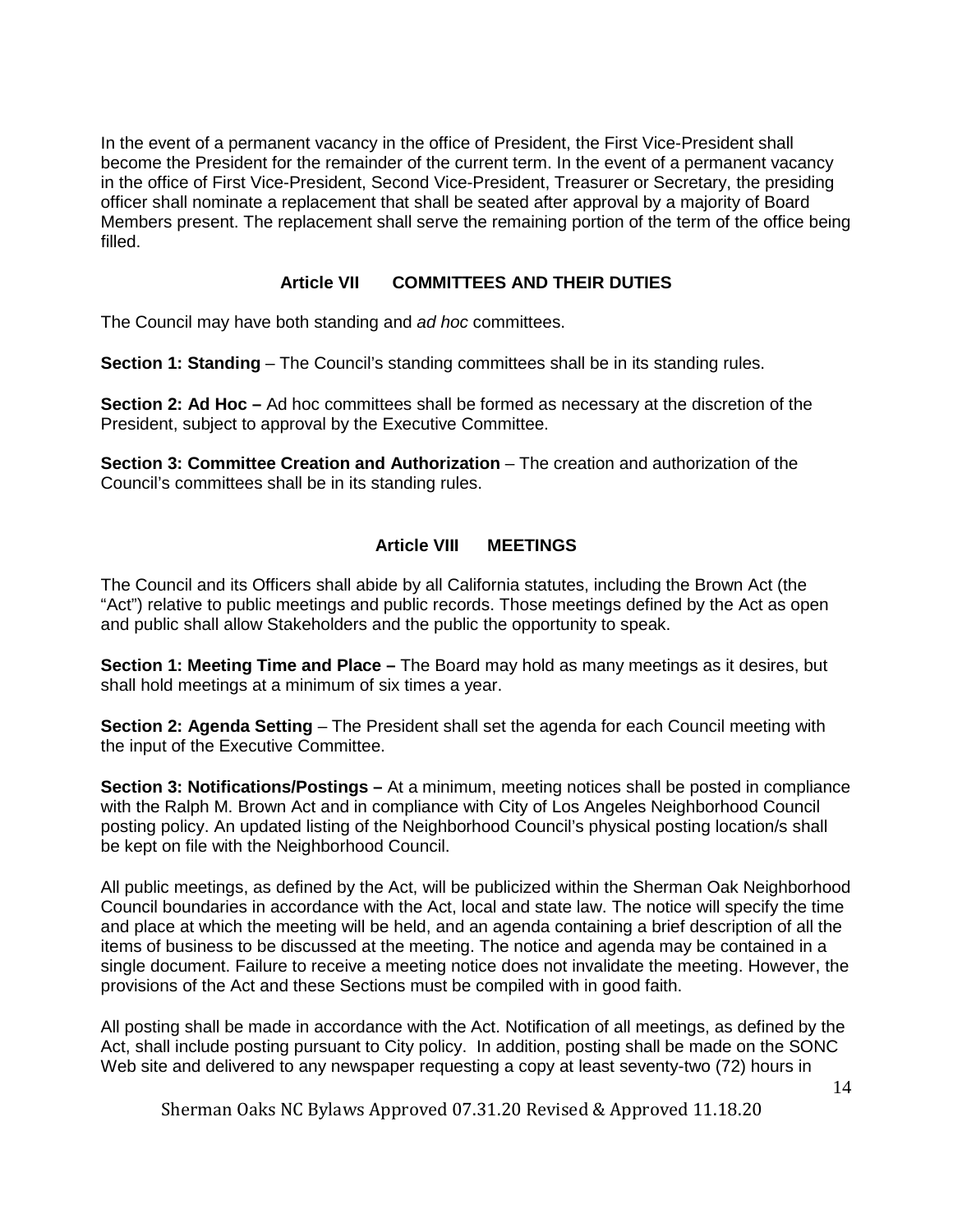advance of the meeting, except when a special meeting is called in which case the agenda will be posted at the above described at least twenty-four (24) hours in advance of the special meeting.

**Section 4: Reconsideration –** The Council may reconsider and amend its action on items listed on the agenda if that reconsideration takes place immediately following the original action or at the next regular Council meeting. The Council, on either of those two (2) days, may entertain a Motion for Reconsideration which, if approved, shall result in the Council hearing the matter and possibly taking action. If the motion to reconsider an action is to be scheduled at the next meeting following the original action, then two items shall be placed on the agenda for that meeting: (1) a motion for reconsideration on the described matter and (2) a proposed action should the motion to reconsider be approved. A Member who previously voted with the prevailing side against the original action may make a motion for reconsideration. If a motion for reconsideration is not made on the date the action was taken, then a Member on the prevailing side of the action must submit a memorandum to the Secretary identifying the matter to be reconsidered and a brief description of the reason(s) for requesting reconsideration at the next regular meeting.

# **Article IX FINANCES**

A. The Board shall review its fiscal budget and make adjustments as needed to comply with City laws and City administrative rules, and to keep in compliance with Generally Accepted Accounting Principles and the City's mandate for the use of standardized budget and minimum finding allocation requirements.

B. The Board shall adhere to all rules and regulations promulgated by appropriate City officials regarding the Council's finances, where the term "appropriate City officials" means those officials and/or agencies of the City of Los Angeles who have authority over Neighborhood Councils. C. All financial accounts and records shall be available for public inspection and posted on the Council website, if available.

D. Each month, the Treasurer shall provide to the Board detailed reports of the Council's accounts.

E. At least once each quarter, the President and at least one (1) other individual other than the Treasurer, who is designated by the Board, shall examine the Council's accounts and attest to their accuracy before submitting the documentation to the Department for further review.

F. The Council will not enter into any contracts or agreements except through the Department.

### **Article X ELECTIONS**

**Section 1: Administration of Election** - The Neighborhood Council's election will be conducted pursuant to any and all City ordinances, policies and procedures pertaining to Neighborhood Council elections.

**Section 2: Governing Board Structure and Voting - Each Stakeholder shall select one of the** seven (7) geographic areas, based on stakeholder status, as stated in Article V, in which he/she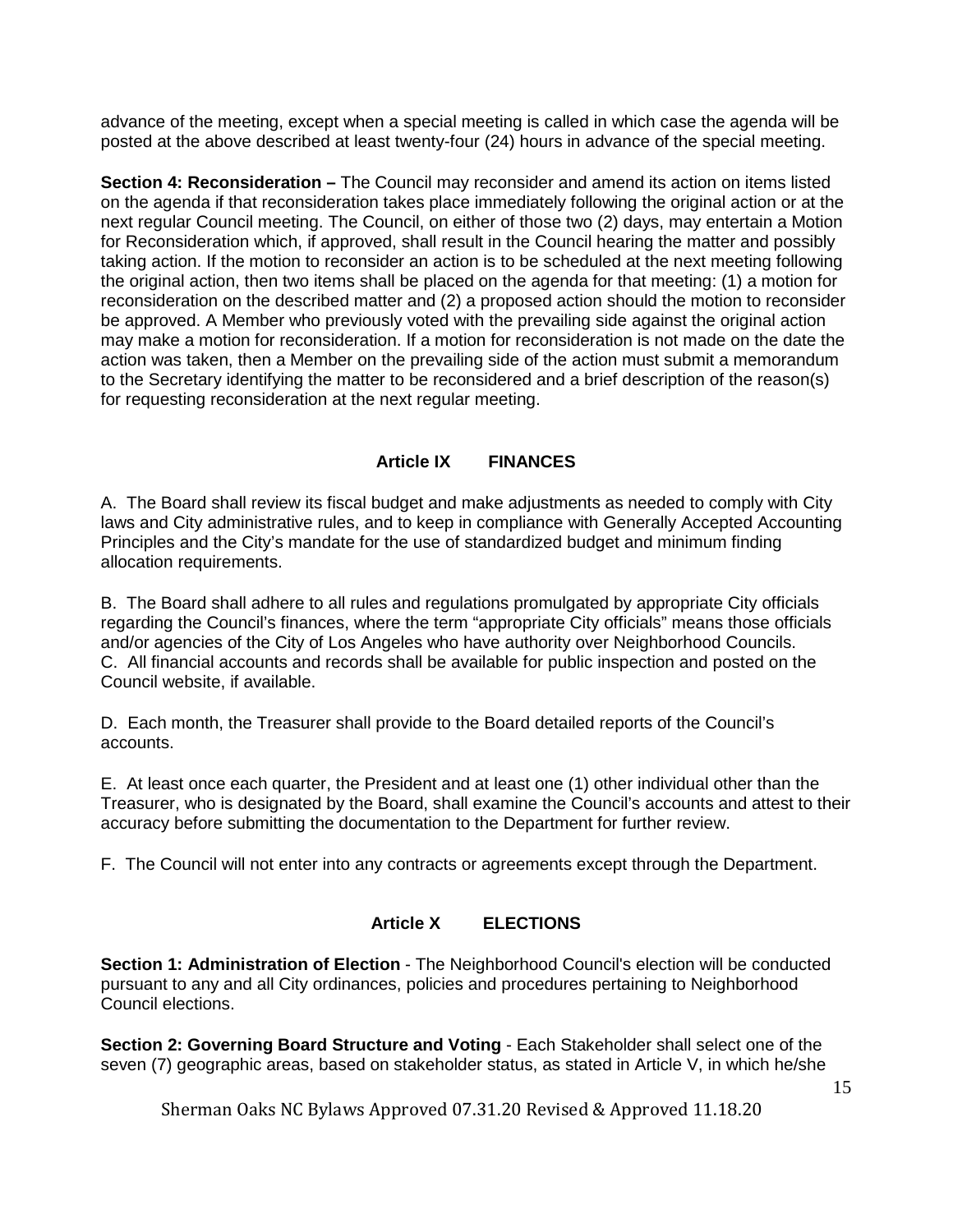will cast his/her vote for an RSM, BSM, and CSM to represent that geographic area. A Stakeholder's selection of his or her geographic choice shall be recorded through such reasonable voter registration process as the Council may select in accordance with applicable election rules and regulations. Once a Stakeholder registers for a particular geographic area, he or she may not vote for candidates in any other geographic area unless there has been a material change in the Stakeholder's geographic status such that the Stakeholder no longer defines himself or herself as a Stakeholder in the geographic region in which he or she last voted (*e.g.,* a change of residence).

The YM Stakeholder(s) shall be appointed and not selected based on the seven (7) geographic areas, but rather resides or attends high school within the Boundaries of the Council as defined in Article III, Section 1.

The number of Board seats, the eligibility requirements for holding any specific Board seats, and which Stakeholders may vote for the Board seats are noted in Attachment B.

**Section 3: Minimum Voting Age** - Except with respect to a Youth Board Seat, a stakeholder must be at least 16 years of age on the day of the election or selection to be eligible to vote. [See Admin. Code §§ 22.814(a) and 22.814(c)]

**Section 4: Method of Verifying Stakeholder Status** - Voters will verify their Stakeholder status by providing acceptable documentation.

**Section 5: Restrictions on Candidates Running for Multiple Seats Stakeholder Voting** - A candidate shall declare their candidacy for no more than one (1) position on the Council Board during a single election cycle.

**Section 6: Other Election Related Language** – Not Applicable.

# **Article XI GRIEVANCE PROCESS**

Any person or group who objects to a decision or policy or believes that they are adversely affected by a decision or policy of the Council may file a grievance in writing with the President. The Council shall resolve the grievance or take appropriate action and advise the complainant of the outcome. This formal grievance process is not intended to apply to Stakeholders who simply disagree with a position or action taken by the Council. Those grievances can be aired at Council meetings. This grievance process is intended to address matters involving procedural disputes (*e.g*., the Council's failure to comply with Council Rules or these Bylaws). In the event that a grievance cannot be resolved through this grievance process, then matter may be referred to the Department for consideration in accordance with the Plan.

Within ten (10) days of receipt of the grievance, a grievance committee shall be formed by the President and shall arrange with the grievant for a mutually acceptable place, day, and hour for a review of the complaint, and will, within sixty (60) days, recommend a resolution of the grievance to the Council.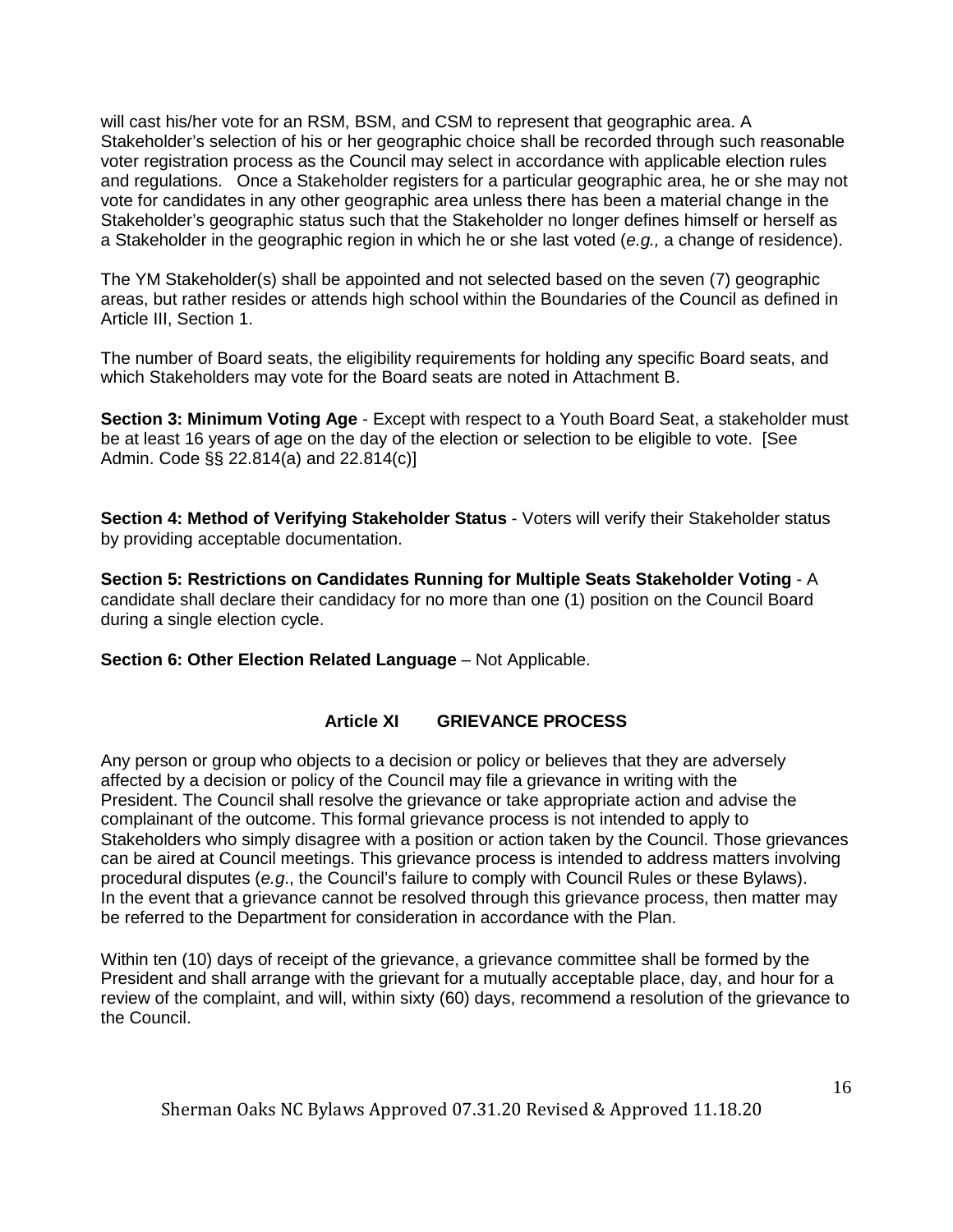The grievance committee shall attempt to resolve the grievance and shall submit a report of their recommendation and/or action to the grievant and the Council. If the grievance committee and grievant cannot reach agreement, final resolution of the grievance shall be by a vote of the majority of the Council. Parties involved are encouraged to request mediation assistance from the Department.

Board members are not permitted to file a grievance against another Board member or against the Council, except as permitted under the City's grievance policy. The Neighborhood Council will follow the City's policy and/or rules regarding the handling of grievances.

# **Article XII PARLIAMENTARY AUTHORITY**

All Council meetings, including general meetings, Executive Committee meetings and committee meetings, shall be governed by Robert's Rules of Order or such other rules as the Council adopts insofar as such rules are not inconsistent with these Bylaws or with the law.

# **Article XIII AMENDMENTS**

The Executive Committee may make a proposal for amendment of, change, addition and/or deletion to the Bylaws (an "Amendment") by placing the Amendment proposal on the agenda for public discussion for two (2) consecutive Council meetings. An Amendment proposal may also be made by any Member at any Council meeting or by any Stakeholder during the public comment period of any Council meeting; any such proposal, however, must then be formalized in writing and filed with the Secretary or person responsible for preparing the agenda for the next two (2) consecutive Council meetings.

In order to become effective, an Amendment proposal requires an affirmative vote of two-thirds (2/3) of Council Members present and voting at two (2) consecutive Council meetings. Thereafter, and within fourteen (14) days after an affirmative vote, a Bylaws Amendment Application shall be submitted to the Department for final review and approval pursuant to the Plan.

No Amendment shall operate to alter the eligibility of any Member to serve on the Council for the remainder of that Member's term in which the Amendment is approved.

### **Article XIV COMPLIANCE**

The Council, its representatives, and all Community Stakeholders shall comply with these Bylaws and with any additional Standing Rules or Procedures as may be adopted by the Board as well as all local, county, state and federal laws, including, without limitation, the Plan, the City Code of Conduct, the City Governmental Ethics Ordinance (*Los Angeles Municipal Code Section 49.5.1*), the Act, the Public Records Act, the American Disabilities Act, and all laws and governmental policies pertaining to Conflicts of Interest.

**Section 1: Code of Civility** – The Council, its representatives, and all Community Stakeholders shall conduct all Council business in a civil, professional and respectful manner.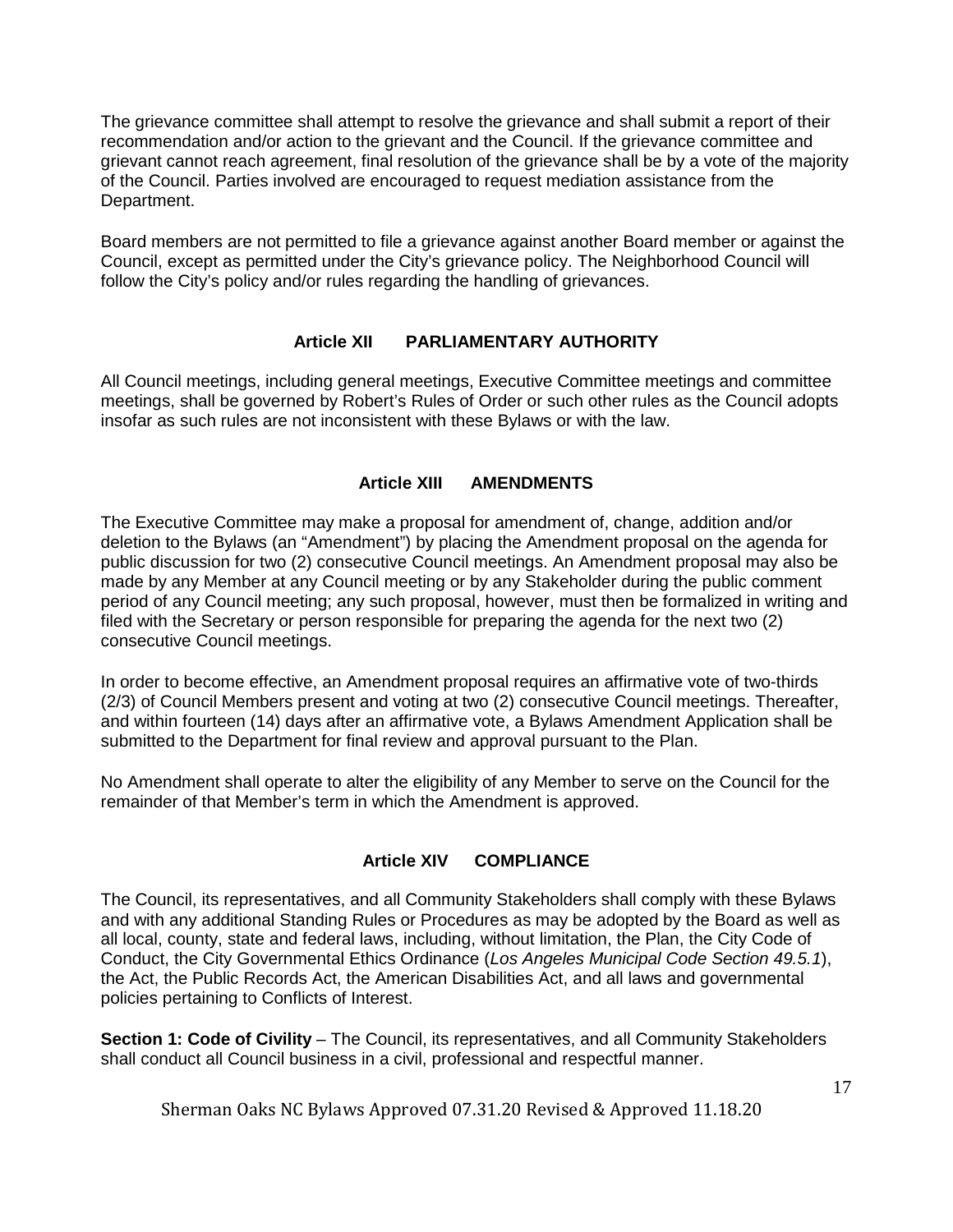Board members will abide by the Board of Neighborhood Commissioners' Neighborhood Council Board Member Code of Conduct Policy.

**Section 2: Training** – All Board members shall take training in the fundamentals of Neighborhood Council, including, but not limited to, ethics, conflict of interest, and funding provided by the City within ninety (90) days of being seated, or they will lose their Council voting privileges.

All board members must take ethics and funding training prior to making motions and voting on funding-related matters.

**Section 3: Self-Assessment –** The Treasurer shall make available to the Board, within one hundred twenty (120) days after the close of its fiscal year, a report containing the following information in reasonable detail:

- A. The assets and liabilities, during the fiscal year, as of the end of the fiscal year;
- B. The principal changes in assets and liabilities during the fiscal year;
- C. Expenses for the year.

This report shall be conducted in conjunction with the Council's self-assessment pursuant to the Plan.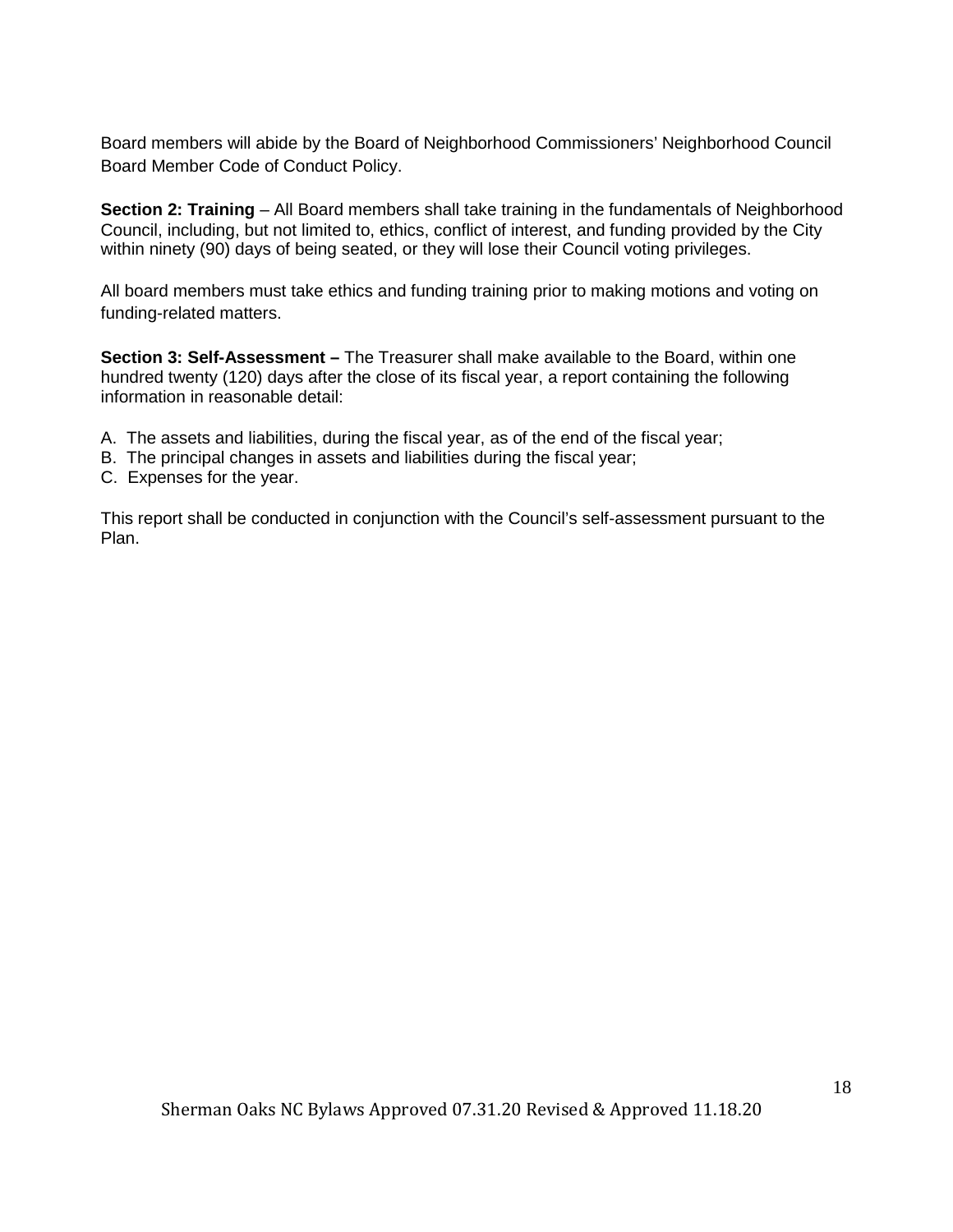

# **ATTACHMENT A – Map of the Sherman Oaks Neighborhood Council**

# **ATTACHMENT B**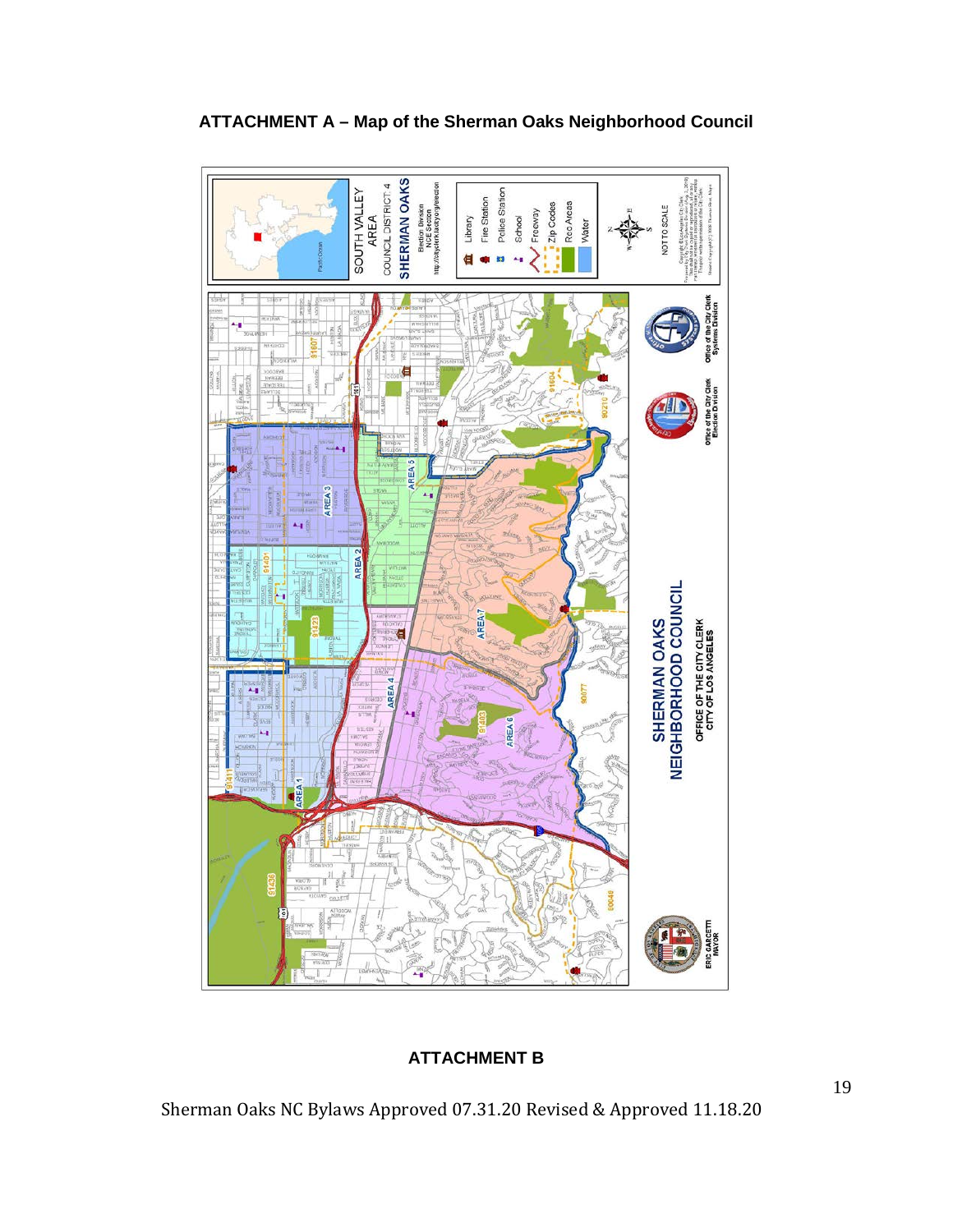| Sherman Oaks Neighborhood Council - 22 Board Seats |  |  |  |  |  |  |  |
|----------------------------------------------------|--|--|--|--|--|--|--|
|----------------------------------------------------|--|--|--|--|--|--|--|

| <b>BOARD</b><br><b>POSITION</b>                                            | # OF<br><b>SEATS</b> | <b>ELECTED OR</b><br><b>APPOINTED?</b> | <b>ELIGIBILITY TO</b><br><b>RUN FOR THE</b><br><b>SEAT</b>                                                                         | <b>ELIGIBILITY TO</b><br><b>VOTE FOR THE</b><br><b>SEAT</b>                                                                                         |
|----------------------------------------------------------------------------|----------------------|----------------------------------------|------------------------------------------------------------------------------------------------------------------------------------|-----------------------------------------------------------------------------------------------------------------------------------------------------|
| Area 1<br><b>Residential</b><br>Representative<br>Term: 4 Years            | 1                    | Elected                                | Any person who lives in<br>or whose residence is<br>within the boundaries of<br>Geographic Area 1 and<br>who is 18 years or older. | Any residential, business<br>or community interest<br>stakeholder within the<br>boundaries of Geographic<br>Area 1 and who is 16<br>years or older. |
| Area 2<br><b>Residential</b><br>Representative<br>Term: 4 Years            | 1                    | Elected                                | Any person who lives in<br>or whose residence is<br>within the boundaries of<br>Geographic Area 2 and<br>who is 18 years or older. | Any residential, business<br>or community interest<br>stakeholder within the<br>boundaries of Geographic<br>Area 2 and who is 16<br>years or older. |
| Area <sub>3</sub><br><b>Residential</b><br>Representative<br>Term: 4 Years | 1                    | Elected                                | Any person who lives in<br>or whose residence is<br>within the boundaries of<br>Geographic Area 3 and<br>who is 18 years or older. | Any residential, business<br>or community interest<br>stakeholder within the<br>boundaries of Geographic<br>Area 3 and who is 16<br>years or older. |
| Area 4<br><b>Residential</b><br>Representative<br>Term: 4 Years            | 1                    | Elected                                | Any person who lives in<br>or whose residence is<br>within the boundaries of<br>Geographic Area 4 and<br>who is 18 years or older. | Any residential, business<br>or community interest<br>stakeholder within the<br>boundaries of Geographic<br>Area 4 and who is 16<br>years or older. |
| Area <sub>5</sub><br><b>Residential</b><br>Representative<br>Term: 4 Years | 1                    | Elected                                | Any person who lives in<br>or whose residence is<br>within the boundaries of<br>Geographic Area 5 and<br>who is 18 years or older. | Any residential, business<br>or community interest<br>stakeholder within the<br>boundaries of Geographic<br>Area 5 and who is 16<br>years or older. |
| Area <sub>6</sub><br><b>Residential</b><br>Representative<br>Term: 4 Years | 1                    | Elected                                | Any person who lives in<br>or whose residence is<br>within the boundaries of<br>Geographic Area 6 and<br>who is 18 years or older. | Any residential, business<br>or community interest<br>stakeholder within the<br>boundaries of Geographic<br>Area 6 and who is 16<br>years or older. |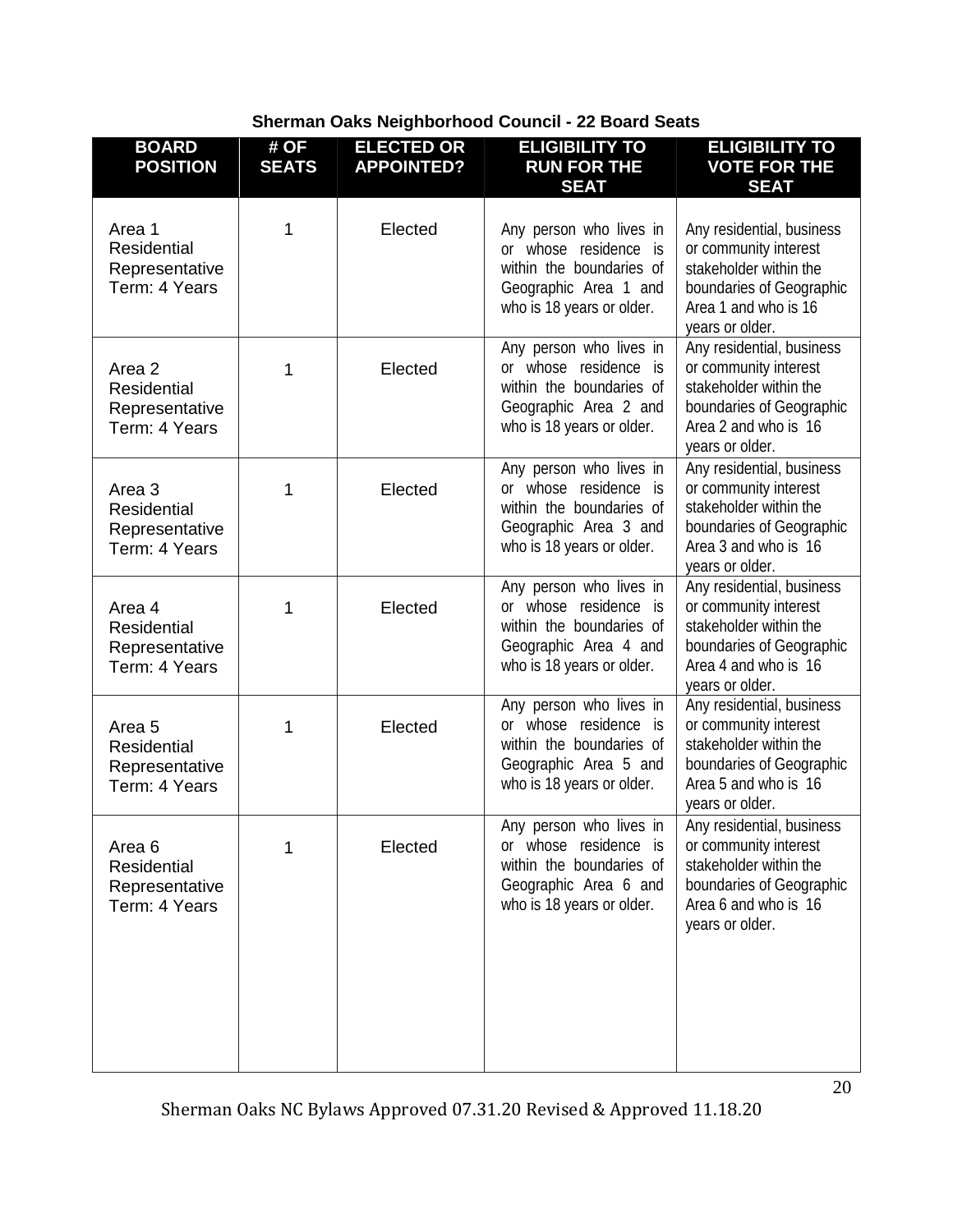| <b>BOARD</b><br><b>POSITION</b>                                 | # OF<br><b>SEATS</b> | <b>ELECTED OR</b><br><b>APPOINTED?</b> | <b>ELIGIBILITY TO</b><br><b>RUN FOR THE</b><br><b>SEAT</b>                                                                                                                                                                               | <b>ELIGIBILITY TO</b><br><b>VOTE FOR THE</b><br><b>SEAT</b>                                                                                         |
|-----------------------------------------------------------------|----------------------|----------------------------------------|------------------------------------------------------------------------------------------------------------------------------------------------------------------------------------------------------------------------------------------|-----------------------------------------------------------------------------------------------------------------------------------------------------|
| Area 7<br><b>Residential</b><br>Representative<br>Term: 4 Years | 1                    | Elected                                | Any person who lives in<br>or whose residence is<br>within the boundaries of<br>Geographic Area 7 and<br>who is 18 years or older.                                                                                                       | Any residential,<br>business or community<br>interest stakeholder<br>within the boundaries of<br>Geographic Area 7 and<br>who is 16 years or older. |
| Area 1 Business<br>Representative<br>Term: 4 Years              | 1                    | Elected                                | stakeholder<br>who<br>Any<br>works in, manages, or<br>owns a business or who<br>owns real property in which<br>they themselves do not<br>reside,<br>within<br>the<br>boundaries of Geographic<br>Area 1 and who is 18 years<br>or older. | Any residential,<br>business or community<br>interest stakeholder<br>within the boundaries of<br>Geographic Area 1 and<br>who is 16 years or older. |
| Area 2 Business<br>Representative<br>Term: 4 years              | 1                    | Elected                                | stakeholder<br>who<br>Any<br>works in, manages, or<br>owns a business or who<br>owns real property<br>in<br>which they themselves do<br>not reside, within the<br>boundaries of Geographic<br>Area 2 and who is 18<br>years or older.    | Any residential,<br>business or community<br>interest stakeholder<br>within the boundaries of<br>Geographic Area 2 and<br>who is 16 years or older. |
| Area 3 Business<br>Representative<br>Term: 4 Years              | 1                    | Elected                                | who<br>stakeholder<br>Any<br>works in, manages, or<br>owns a business or who<br>owns real property in<br>which they themselves do<br>not reside, within the<br>boundaries of Geographic<br>Area 3 and who is 18<br>years or older.       | Any residential,<br>business or community<br>interest stakeholder<br>within the boundaries of<br>Geographic Area 3 and<br>who is 16 years or older. |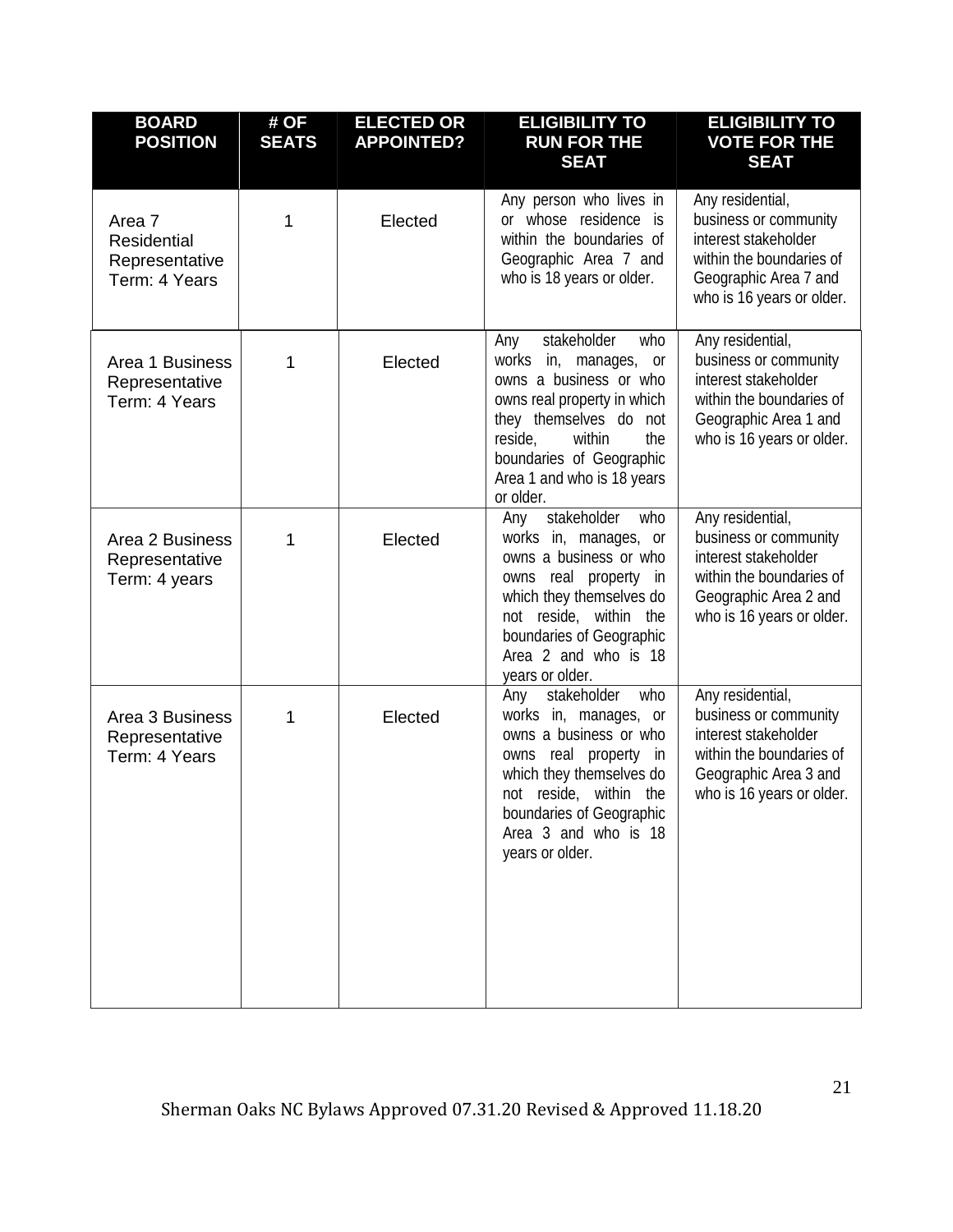| <b>BOARD</b><br><b>POSITION</b>                    | # OF<br><b>SEATS</b> | <b>ELECTED OR</b><br><b>APPOINTED?</b> | <b>ELIGIBILITY TO</b><br><b>RUN FOR THE</b><br><b>SEAT</b>                                                                                                                                                                         | <b>ELIGIBILITY TO</b><br><b>VOTE FOR THE</b><br><b>SEAT</b>                                                                                         |
|----------------------------------------------------|----------------------|----------------------------------------|------------------------------------------------------------------------------------------------------------------------------------------------------------------------------------------------------------------------------------|-----------------------------------------------------------------------------------------------------------------------------------------------------|
| Area 4 Business<br>Representative<br>Term: 4 Years | $\mathbf{1}$         | Elected                                | stakeholder<br>who<br>Any<br>works in, manages, or<br>owns a business or who<br>owns real property in<br>which they themselves do<br>not reside, within the<br>boundaries of Geographic<br>Area 4 and who is 18<br>years or older. | Any residential,<br>business or community<br>interest stakeholder<br>within the boundaries of<br>Geographic Area 4 and<br>who is 18 years or older  |
| Area 5 Business<br>Representative<br>Term: 4 Years | 1                    | Elected                                | who<br>stakeholder<br>Any<br>works in, manages, or<br>owns a business or who<br>owns real property in<br>which they themselves do<br>not reside, within the<br>boundaries of Geographic<br>Area 5 and who is 18<br>years or older. | Any residential,<br>business or community<br>interest stakeholder<br>within the boundaries of<br>Geographic Area 5 and<br>who is 16 years or older. |
| Area 6 Business<br>Representative<br>Term: 4 Years | 1                    | Elected                                | stakeholder<br>who<br>Any<br>works in, manages, or<br>owns a business or who<br>owns real property in<br>which they themselves do<br>not reside, within the<br>boundaries of Geographic<br>Area 6 and who is 18<br>years or older. | Any residential,<br>business or community<br>interest stakeholder<br>within the boundaries of<br>Geographic Area 6 and<br>who is 16 years or older. |
| Area 7 Business<br>Representative<br>Term: 4 Years | 1                    | Elected                                | who<br>stakeholder<br>Any<br>works in, manages, or<br>owns a business or who<br>owns real property in<br>which they themselves do<br>not reside, within the<br>boundaries of Geographic<br>Area 7 and who is 18<br>years or older. | Any residential,<br>business or community<br>interest stakeholder<br>within the boundaries of<br>Geographic Area 7 and<br>who is 16 years or older. |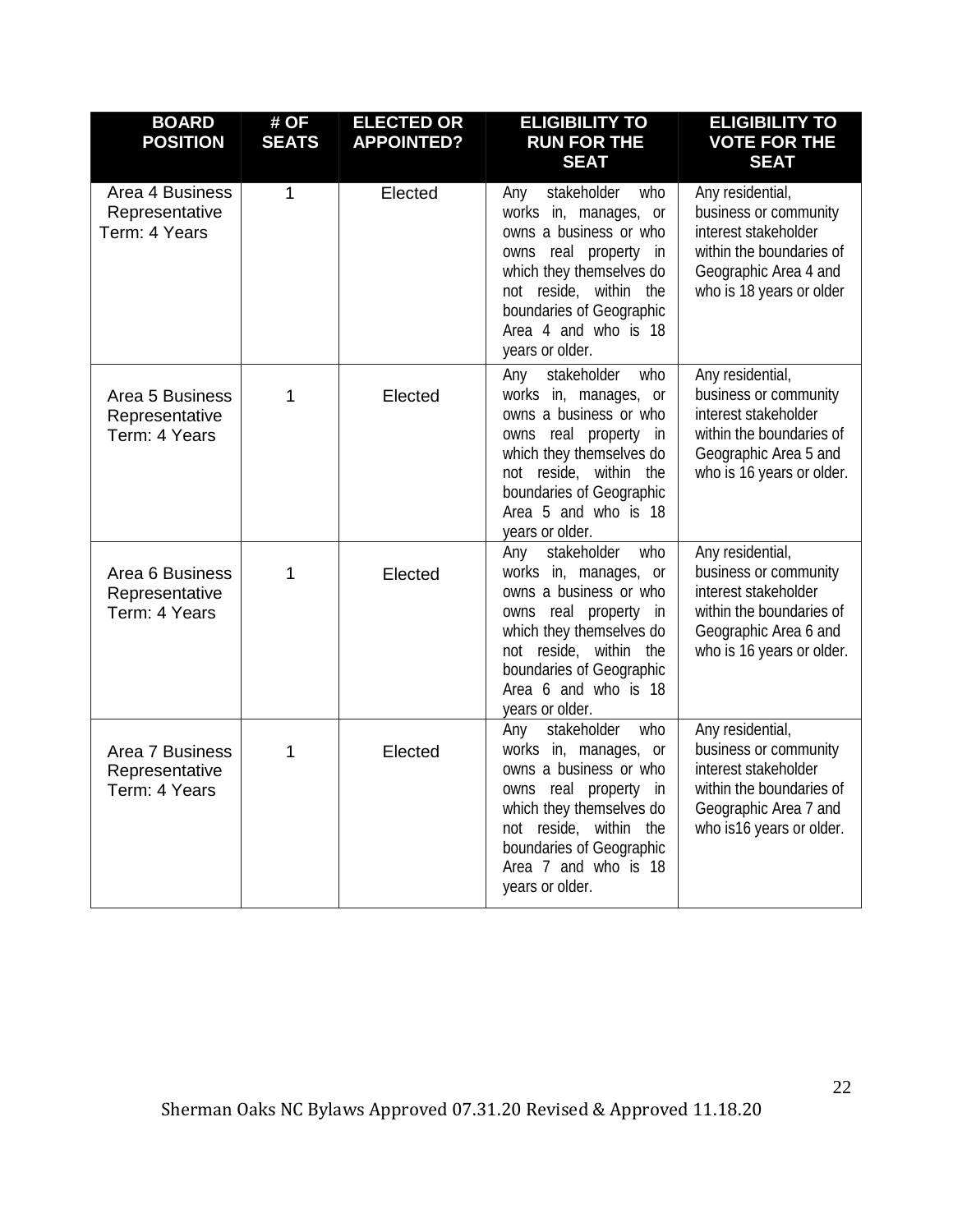| <b>BOARD</b><br><b>POSITION</b>                                               | # OF<br><b>SEATS</b> | <b>ELECTED OR</b><br><b>APPOINTED?</b> | <b>ELIGIBILITY TO RUN</b><br><b>FOR THE SEAT</b>                                                                                                                                                                                                                                       | <b>ELIGIBILITY TO</b><br><b>VOTE FOR THE</b><br><b>SEAT</b>                                                                                            |
|-------------------------------------------------------------------------------|----------------------|----------------------------------------|----------------------------------------------------------------------------------------------------------------------------------------------------------------------------------------------------------------------------------------------------------------------------------------|--------------------------------------------------------------------------------------------------------------------------------------------------------|
| Area 1<br>Community<br>Interest<br>Representative<br>Term: 4 Years            | 1                    | Elected                                | Any stakeholder who affirms a<br>substantial and on-going<br>participation in a community<br>organization such as, but not<br>limited to, educational, non-<br>profit, and/or religious<br>organization within the<br>boundaries of Geographic Area<br>1 and who is 18 years or older. | Any residential,<br>business or community<br>interest stakeholder<br>within the boundaries of<br>Geographic Area 1 and<br>who is 16 years or older.    |
| Area 2<br>Community<br>Interest<br>Representative<br>Term: 4 years            | 1                    | Elected                                | Any stakeholder who affirms a<br>substantial and on-going<br>participation in a community<br>organization such as, but not<br>limited to, educational, non-<br>profit, and/or religious<br>organization within the<br>boundaries of Geographic Area<br>2 and who is 18 years or older. | Any residential,<br>business or community<br>interest stakeholder<br>within the boundaries of<br>Geographic Area 2 and<br>who is 16 years or<br>older. |
| Area 3<br>Community<br>Interest<br>Representative<br>Term: 4 Years            | 1                    | Elected                                | Any stakeholder who affirms a<br>substantial and on-going<br>participation in a community<br>organization such as, but not<br>limited to, educational, non-<br>profit, and/or religious<br>organization within the<br>boundaries of Geographic Area<br>3 and who is 18 years or older. | Any residential,<br>business or community<br>interest stakeholder<br>within the boundaries of<br>Geographic Area 3 and<br>who is 16 years or<br>older. |
| Area 4<br>Community<br>Interest<br>Representative<br>Term: 4 years            | 1                    | Elected                                | Any stakeholder who affirms a<br>substantial and on-going<br>participation in a community<br>organization such as, but not<br>limited to, educational, non-<br>profit, and/or religious<br>organization within the<br>boundaries of Geographic Area<br>4 and who is 18 years or older. | Any residential,<br>business or community<br>interest stakeholder<br>within the boundaries of<br>Geographic Area 4 and<br>who is 16 years or<br>older. |
| Area <sub>5</sub><br>Community<br>Interest<br>Representative<br>Term: 4 Years | 1                    | Elected                                | Any stakeholder who affirms a<br>substantial and on-going<br>participation in a community<br>organization such as, but not<br>limited to, educational, non-<br>profit, and/or religious<br>organization within the<br>boundaries of Geographic Area<br>5 and who is 18 years or older. | Any residential,<br>business or community<br>interest stakeholder<br>within the boundaries of<br>Geographic Area 5 and<br>who is 16 years or<br>older. |